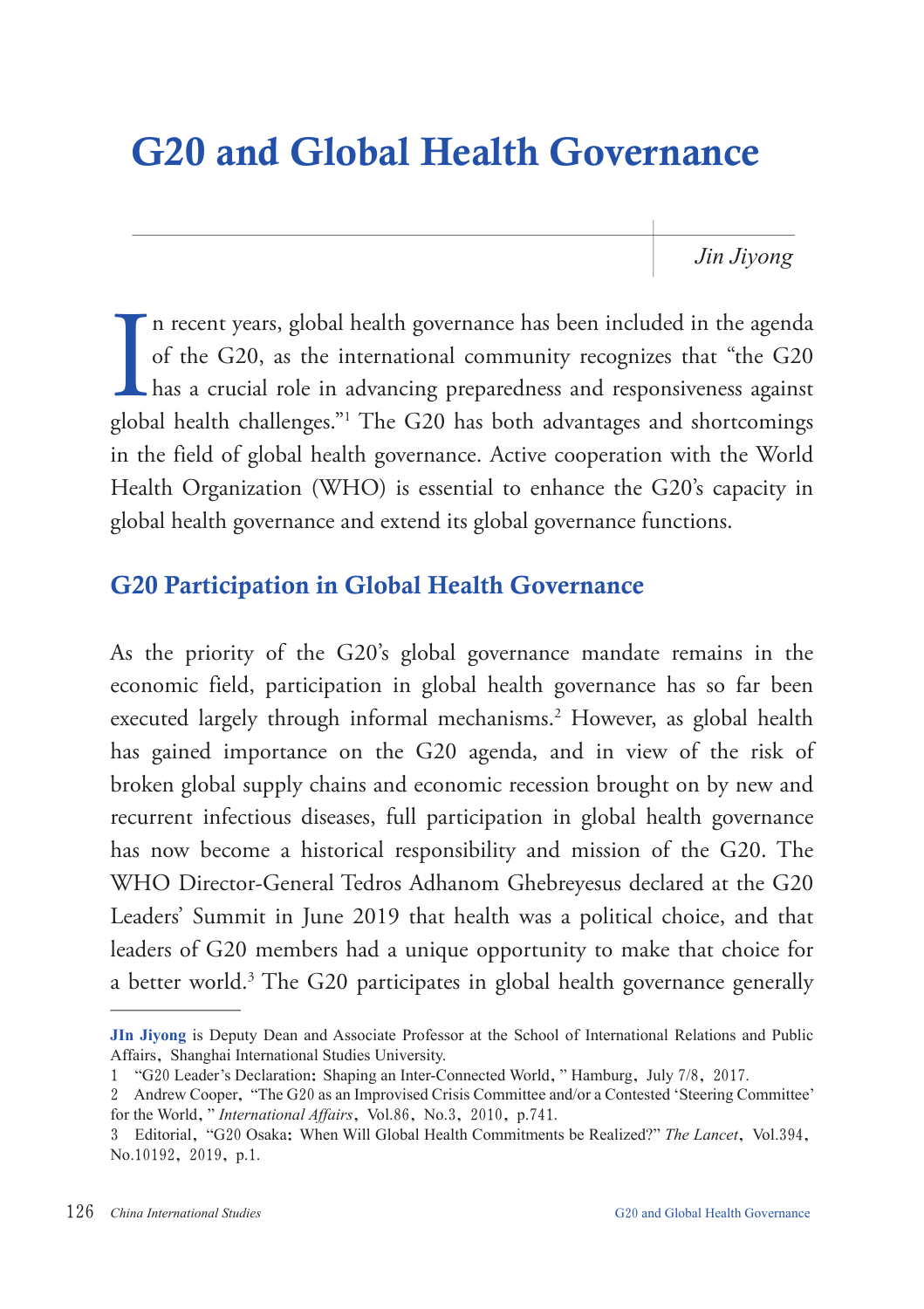in three ways: setting agendas, building financing mechanisms, and working with other multilateral institutions.

#### Setting the global health governance agenda

Agenda setting is a powerful tool for political stakeholders to exert and expand their influence. The G20 attempts to set the global health governance agenda in the following two ways.

The first is that the rotating host country can use the position of its presidency to influence the global health governance agenda. In the absence of a permanent G20 secretariat, the host country has a unique opportunity of shaping the theme of a leaders' summit. In 2013, the German Ministry of Health released its first ever national strategy document for global health governance. It put the focus on "strengthening global health architecture," emphasizing that "Germany has a special interest in effective and efficient global cooperation on health issues. The Federal Government is striving for a well-ordered and interconnected coexistence of international formats in the interest of coherent global health governance."4 When hosting the G20 Leaders' Summit in 2017, Germany managed to include health governance in the summit agenda and facilitated the very first Meeting of G20 Health Ministers, which has meanwhile become the most important annual G20 dialogue format for global health governance.<sup>5</sup> In 2018, Argentina, as the G20 rotating presidency of the year, managed to put "malnutrition and overweight" on the agenda of the Meeting of Health Ministers. In Argentina, only 32 percent of infants under six months are exclusively breastfed, which is well below the South American average of 64.2 percent. Argentina's adult population is also burdened by the problem of malnutrition. 18.6 percent of women of childbearing age suffer from anemia, and 9.9 percent of adult men and 9.5 percent of adult women have been diagnosed with diabetes.<sup>6</sup>

<sup>4</sup> "Shaping Global Health, Taking Joint Action, Embracing Responsibility," Germany's Federal Ministry of Health, 2013, p.41.

<sup>5</sup> Ilona Kichbusch, "A New Global Health Strategy for Germany," *British Medical Journal*, Vol.366, July 26, 2019, p.3.

<sup>6</sup> "Argentina Nutrition Report," p.1, http://globalnutritionreport.org/media/profiles/v2.1.1/pdfs/argentina.pdf.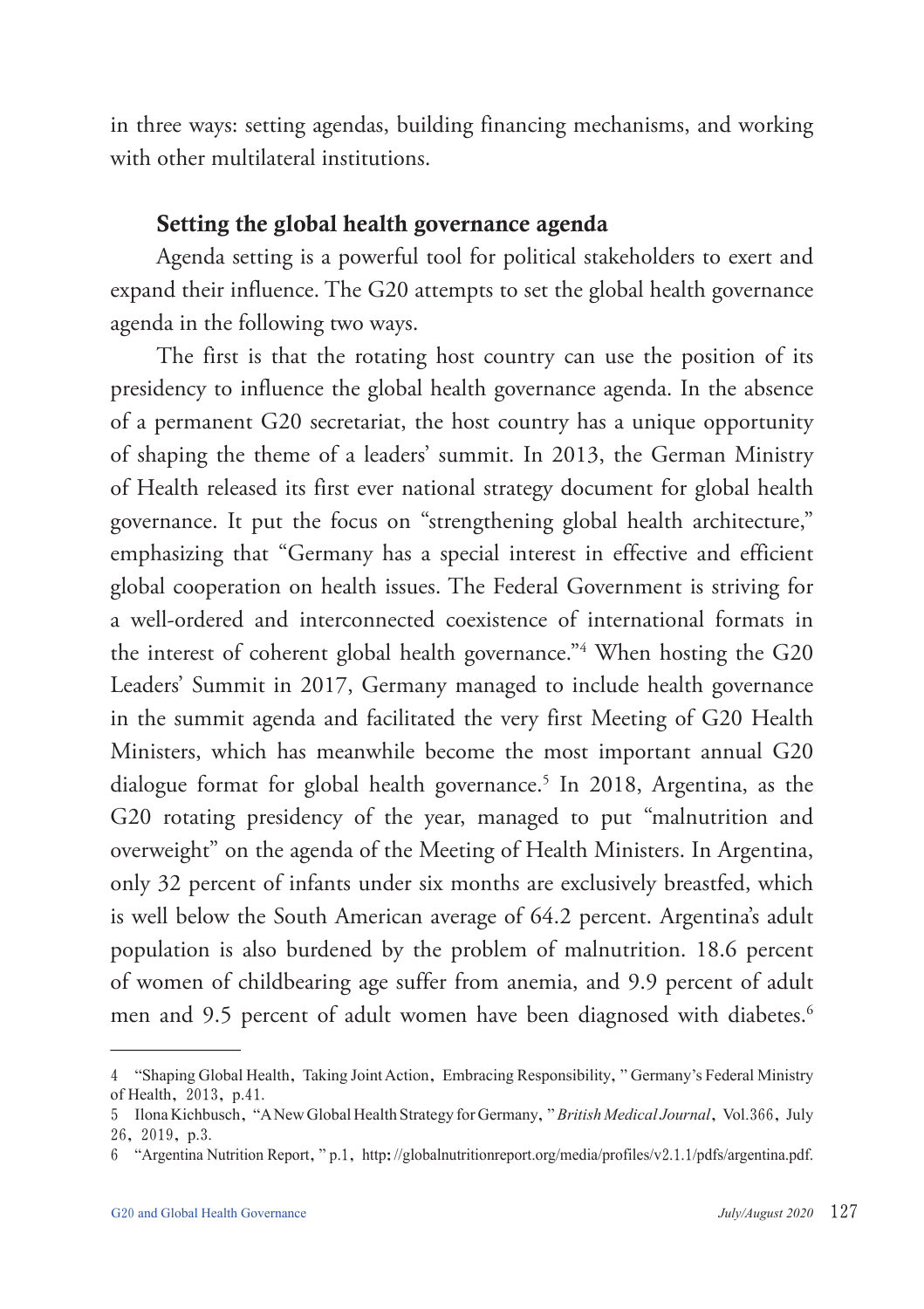Inclusion of issues such as nutrition balance, obesity and diabetes into the G20 global health agenda would certainly contribute to solving the country's public health problems. Japan, being the country with the oldest population in the world, has managed to include "response to population ageing" into the global health agenda at the third Meeting of G20 Health Ministers held in Japan in 2019. The Okayama Declaration released at the meeting's conclusion recognized the necessity of building a sound medical system to address an ageing population, and emphasized the promotion of further research and development for healthy ageing, including for risk reduction, early detection, diagnosis, and treatment of dementia.<sup>7</sup>

Secondly, G20 leaders can set an example for promoting the composition of the global health governance agenda. To a certain extent, it was the personal effort of German Chancellor Angela Merkel that prompted Germany to participate in global health governance. At the Munich Security Conference in 2015, Merkel elaborated that the threat of the Ebola virus was an equally serious international matter as terrorism and forced migration.<sup>8</sup> In 2019, then British Prime Minister Theresa May pledged US\$1.8 billion for the Global Fund to Fight AIDS, Tuberculosis and Malaria. When she took part in the G20 Leaders' Summit in Japan, she also urged "other international leaders to up their contributions to the fund to tackle three of the world's deadliest epidemics."9

The personal commitment of these state leaders has thus turned the concept of global health governance which was formulated at the G20 Meeting of Health Ministers into concrete collective action. The first G20 Health Ministers' Meeting, convened in 2017, concluded with the Berlin Declaration titled "Together Today for a Healthy Tomorrow," which focused on global health crisis management, strengthening health systems, and antimicrobial resistance (AMR). The G20 Health Working Group (HWG)

<sup>7</sup> "Okayama Declaration of the G20 Health Ministers," October 19-20, 2019, p.5.

<sup>8</sup> Ilona Kickbusch, et al., "Germany's Expanding Role in Global Health, "The Lancet, Vol. 390, August 26, 2017, p.898.

<sup>9</sup> Sophie Edwards, "UK Pledges £1.4B to Global Fund, Boosting Advocates' Spirits," *Devex*, 2019, https://www.devex.com/news/uk-pledges-1-4b-to-global-fund-boosting-advocates-spirits-95213.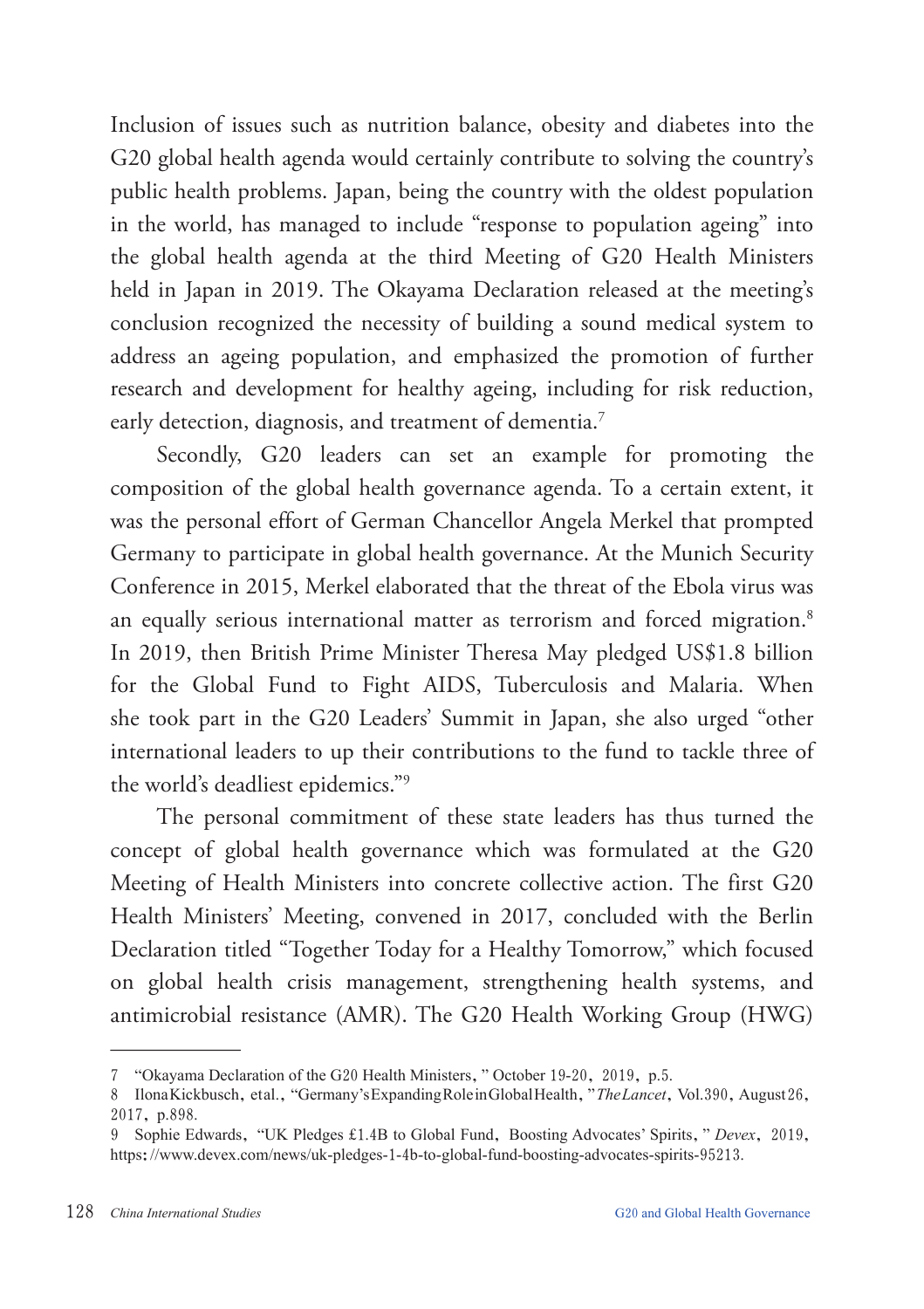was established under the German presidency in the same year to "develop a shared international agenda on issues such as strengthening health-care systems, reducing malnutrition, health-crisis management and scaling up the fight against pandemics."10 The initiatives coming from the G20 Leaders' Summits have given health issues more prominence in global governance.

# Participating in multilateral financing mechanisms for global health governance

Efficient global health governance depends on a stable financing mechanism. The G20 members account for 80 percent of the global economy and 75 percent of global trade, which undoubtedly makes it the largest contributor to financing a global health governance system. While the industrialized countries in the G20 lead the world in development assistance for health, the developing countries in the group have also made their due contributions.11 Major investments in global health have raised hopes that the G20 will be able to reshape the global health financing system. During the 2019 G20 Leaders' Summit in Japan, the first Joint Meeting of Finance and Health Ministers was held to strengthen sustainable health financing. The conference came to the conclusion that "whole-of government and multisector approaches are crucial for improving efficiency and enhancing public financial management, with collaboration between finance and health authorities being the centerpiece of such approaches. While health ministries are in charge of designing high-quality, financially-sustainable, equitable and inclusive health policy, this mission cannot be completed by them alone; finance authorities have a joint responsibility in designing and securing financing sources for the health systems."12

The G20 supports various types of global health financing by means of its Development Assistance Committee. Most developed countries in

<sup>10</sup> OECD, "Global Health and G20," 2017, https://www.oecd.org/g20/topics/global-health/.

<sup>11</sup> Angela Micah, et al., "The US Provided \$13 Billion in Development Assistance for Health in 2016, Less Per Person Than Many Peer Nations," *Health Affairs*, Vol.36, No.12, 2017, pp.2133-2141.

<sup>12</sup> "G20 Shared Understanding on the Importance of UHC Financing in Developing Countries - Toward Sustainable and Inclusive Growth," June 6, 2019, p.2, http://www.g20.utoronto.ca/2019/annex8\_1.pdf.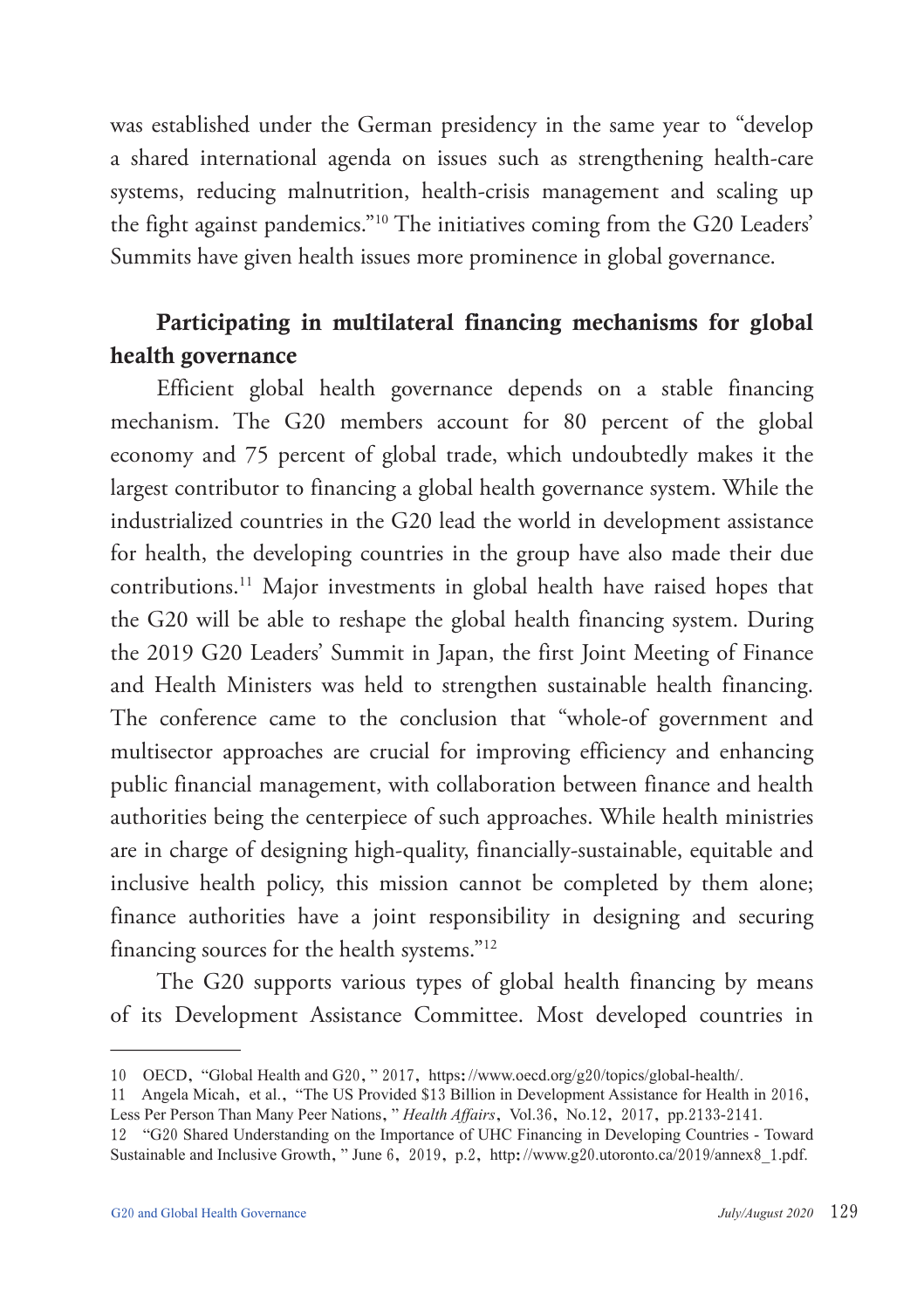the G20 are members of the Development Assistance Committee of the Asia-Pacific Economic Cooperation (APEC), an international development agency which prioritizes its global development assistance for health. In 2018, the Committee's financial obligations were as high as US\$38.9 billion for health, accounting for about 13 percent of its overall development assistance.13 In addition, the development assistance for health is also an important component of the G20 members' respective official development assistance programs. Its function is to improve health care conditions in low- and middle-income countries, and to provide funding for developing countries through international organizations.<sup>14</sup> The principal mechanisms of current global health development assistance include the WHO, the International Health Partnership and related initiatives, the Health System Funding Platform, the Joint United Nations Program on HIV/AIDS, etc.

The G20 also promotes the financing of global health programs through public-private partnerships. A public-private partnership is a new type of cooperation involving government and non-government funding for the construction of public infrastructure and the provision of better products and services to the general public. Public-private partnerships in the global public health sector encourage governments to share responsibilities and risks, participate in decision-making for global health, and take collective action to respond to any global health crisis with civil society and the private sector.<sup>15</sup> The WHO has been promoting public-private partnerships as an important component of public health policy for the 21st century. These partnerships are now commonplace across the global health sphere, and are widely represented in the Global Fund to Fight AIDS, Tuberculosis and Malaria, the Global Alliance for Vaccines and Immunization, the International AIDS Vaccine Initiative, and the Drugs for Neglected

<sup>13</sup> Joseph Dieleman, "Past, Present and Future of Global Health Financing," *The Lancet*, Vol.393, June 1, 2019, p.2250.

<sup>14</sup> Tang Kun, Zhao Yingxi and Li Chunyan, "The Development Assistance for Health, its Role of Coordination in International and National Assistance System," *China Public Health Management*, Vol.5, 2016, p.632.

<sup>15</sup> GAVI, "2018 Annual Financial Report," and "The Global Fund, Pledges and Contributions Report 2019."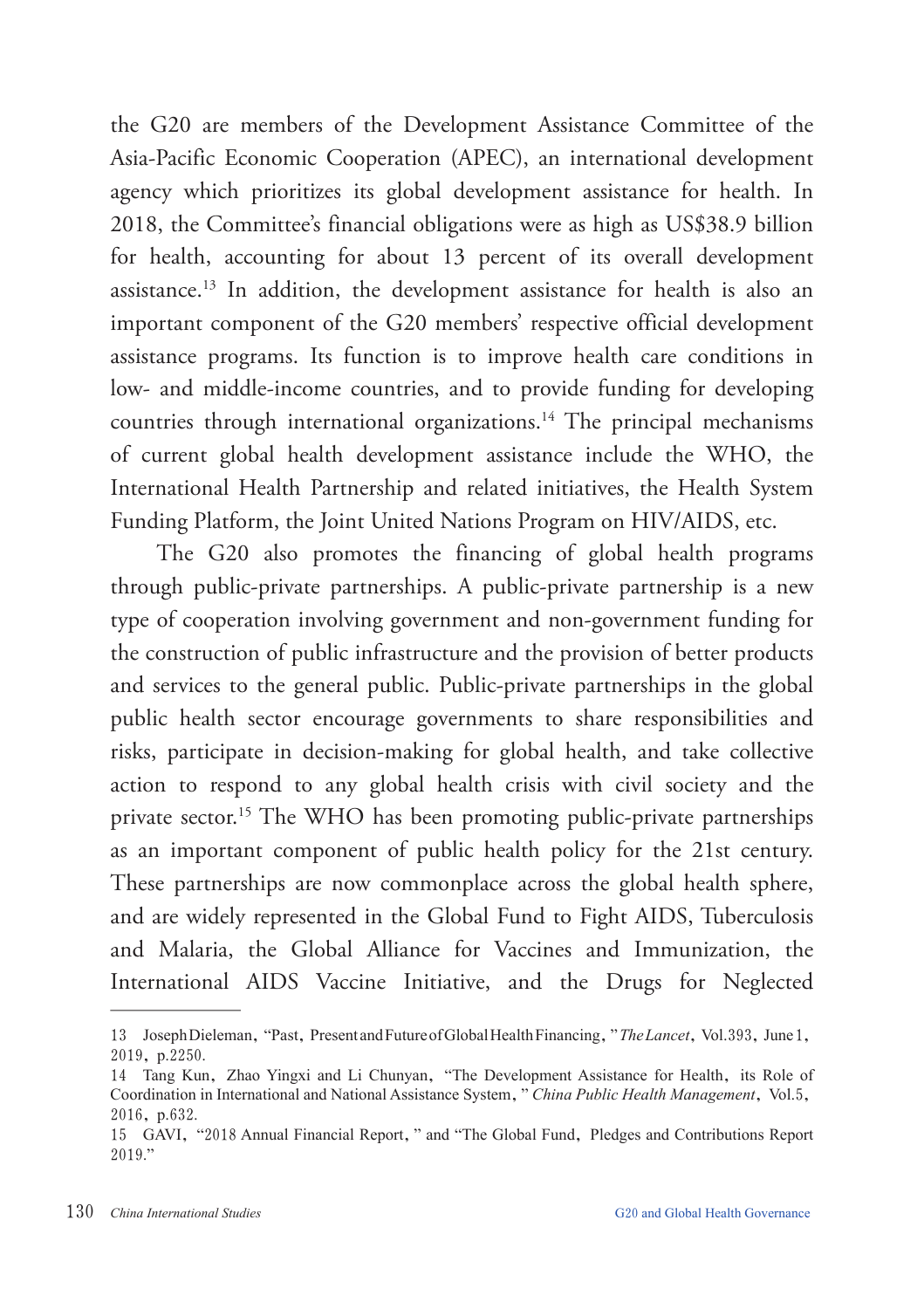Diseases Initiative. The G20 is actively involved in building public-private partnerships for global health, with nearly half of its members being important donors to the Global Vaccine Alliance and the Global Fund.16

#### Exerting influence on major multilateral mechanisms

The WHO and related United Nations agencies are powerful platforms to discuss issues of global health governance. The WHO is now in a phase of crucial transformation and transition, and the G20's more active participation in global health governance will exert substantial impact on the WHO. In 2017, the Berlin Declaration released at the first G20 Meeting of Health Ministers stated that the G20 would comply with the International Health Regulations (IHR), support the leading role of the WHO in global health governance, and work closely with the organization to resolve global health crises. The Health Ministers urged the WHO to step up its reform of the funding system and make more effective use of its financial resources to respond better to global health emergencies.17 The Mar del Plata Declaration released at the second G20 Meeting of Health Ministers took a step further by calling upon the WHO to develop and improve the Contingency Fund for Emergencies (CFE), by reviewing its performance and demonstrating its benefits.18 In their Okayama Declaration, which was announced at the third G20 meeting, the Health Ministers promised that they would work together with the WHO for "Universal Health Coverage (UHC) by 2030."19

The G20 development goals for global health are highly consistent with the UN 2030 Agenda for Sustainable Development, and they are therefore best suited to complement and reinforce each other, thereby becoming a duet in global health governance. One of the policy objectives supported by the G20 Meeting of Health Ministers is to facilitate the implementation

<sup>16</sup> "Berlin Declaration of the G20 Health Ministers," May 19-20, 2017.

<sup>17</sup> *Ibid*.

<sup>18</sup> "Declaration: G20 Meeting of Health Ministers," October 4, 2018.

<sup>19</sup> "Okayama Declaration of the G20 Health Ministers," October 20, 2019.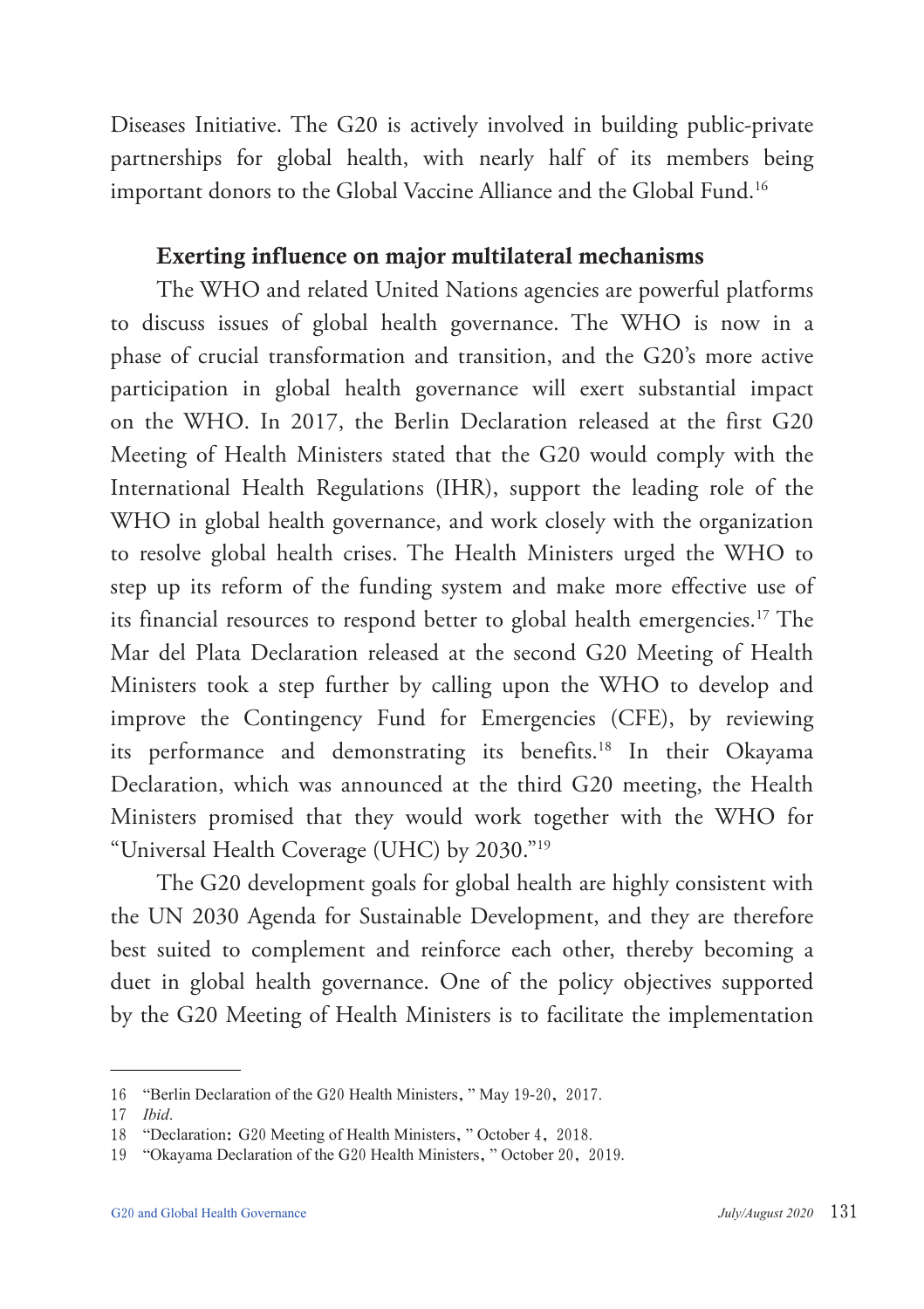of the UN 2030 Agenda, because both share the common goal of achieving "universal health coverage." The inclusion of the UN 2030 Agenda in the G20 global governance agenda will help "set a new medium- and long-term target for the G20 and overcome the confusion when formulating relevant policies within the Group."20 By means of realizing the 2030 Agenda, the G20 may to a certain degree even transform itself from a mere crisis response mechanism to a long-term governance framework. A number of scholars have pointed to the fact that the sustainable development agenda explicitly calls for the participation of the G20 to lead the formation of global public health policies and guidelines, and to help achieve some of the public health goals of the United Nations' sustainable development agenda.<sup>21</sup>

## Motivations of G20 Participation in Global Health Governance

In the era of globalization, the mutual vulnerability in global public health security is affecting the entire international community, as any country may be hit by a health crisis.<sup>22</sup> These common public health security challenges that every member is facing have motivated the G20 to actively participate in global health governance. While the WHO is confronted with many obstacles in executing global health governance, the G20 can take the initiative to act. The operating mechanism of the G20 allows for the inclusion of a broader health agenda and policy consensus, and is able to inject fresh impetus for its long-term sustainable development.

#### Common public health threats

The Ebola outbreak and the Zika crisis were the immediate reasons for the G20 to put global health issues on its agenda. When the Ebola epidemic

<sup>20</sup> Zhu Jiejin, "2030 Agenda for Sustainable Development and Transformation of G20 Mechanism," *International Prospects*, Vol.4, 2016, p.44.

<sup>21</sup> Sunisha Neupane, et al., "SDGs, Health and the G20: A Vision for Public Policy," *Economics*, Vol.12, No.35, 2018, p.2.

<sup>22</sup> Ivan L. Head, *On a Hinge of History: The Mutual Vulnerability of South and North*, Toronto: University of Toronto Press, 1991, p.232.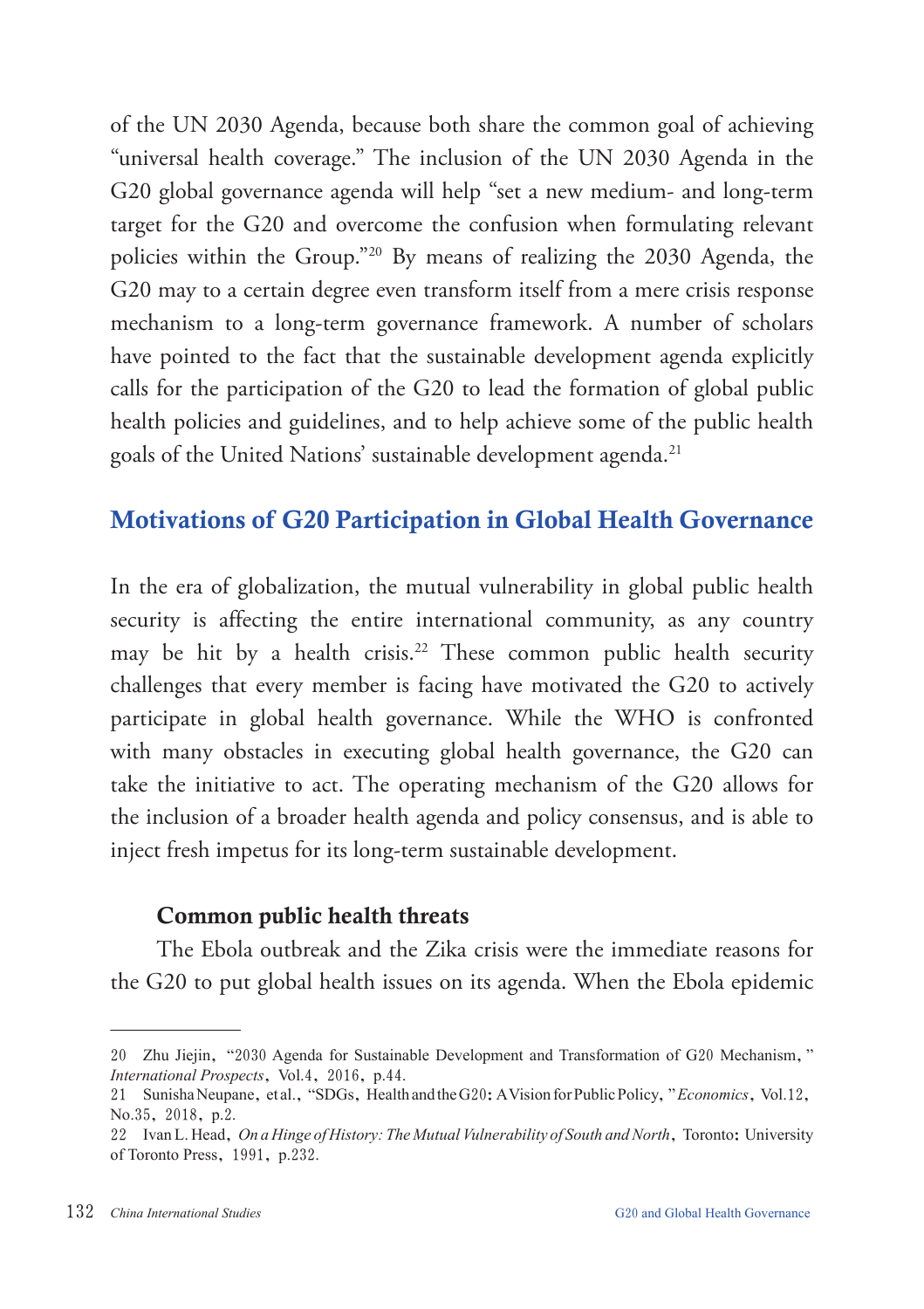spread in West Africa in 2014, the international community realized it was exposed to "mutual vulnerability." The first case of Ebola virus infection in the United States was confirmed in September 2014, and another case was detected a month later in Spain, showing that the virus had crossed "the Maginot Line" of the developed world to defend against infectious diseases and posed a direct threat to G20 members. Shortly afterwards, the Zika virus began to ravage the world. According to statistics, the costs inflicted by the Zika outbreak was estimated to range from US\$7–18 billion over 2015– 2017 in Latin America and the Caribbean. Brazil, the United States and Canada might all be unable to withstand the consequences for their health and economic systems posed by the Zika virus threat.<sup>23</sup>

These above-mentioned public health crises directly led to the creation of the G20 response mechanism for global health security. During the Brisbane Summit in 2014, the G20 leaders announced the Brisbane Statement on Ebola, in which G20 members pledged to do whatever is necessary to ensure that international efforts would stifle the outbreak and address its economic and humanitarian costs.<sup>24</sup> It was the first time since the G20 came into existence that leaders committed themselves in an official statement to jointly support a global health governance initiative.

## Dysfunction of the global health governance mechanism

Although the WHO constitutes the most important multilateral global health governance mechanism, it has performed rather poorly in its reaction to recent global public health emergencies, and a lack of financial support has reduced its capacity to make independent decisions.

The WHO's response to several global public health emergencies has been criticized as either an "overreaction" or as much too timid. Shortly after the H1N1 influenza outbreak in early 2009, the WHO declared

<sup>23</sup> UNDP, "A Socio-Economic Impact Assessment of the Zika Virus in Latin America and the Caribbean," 2017.

<sup>24</sup> Guo Xinwei, "G20 Statement on 'Extinguish' Ebola Outbreak," *China News*, November 15, 2014. http://www.chinanews.com/gj/2014/11-15/6780372.shtml.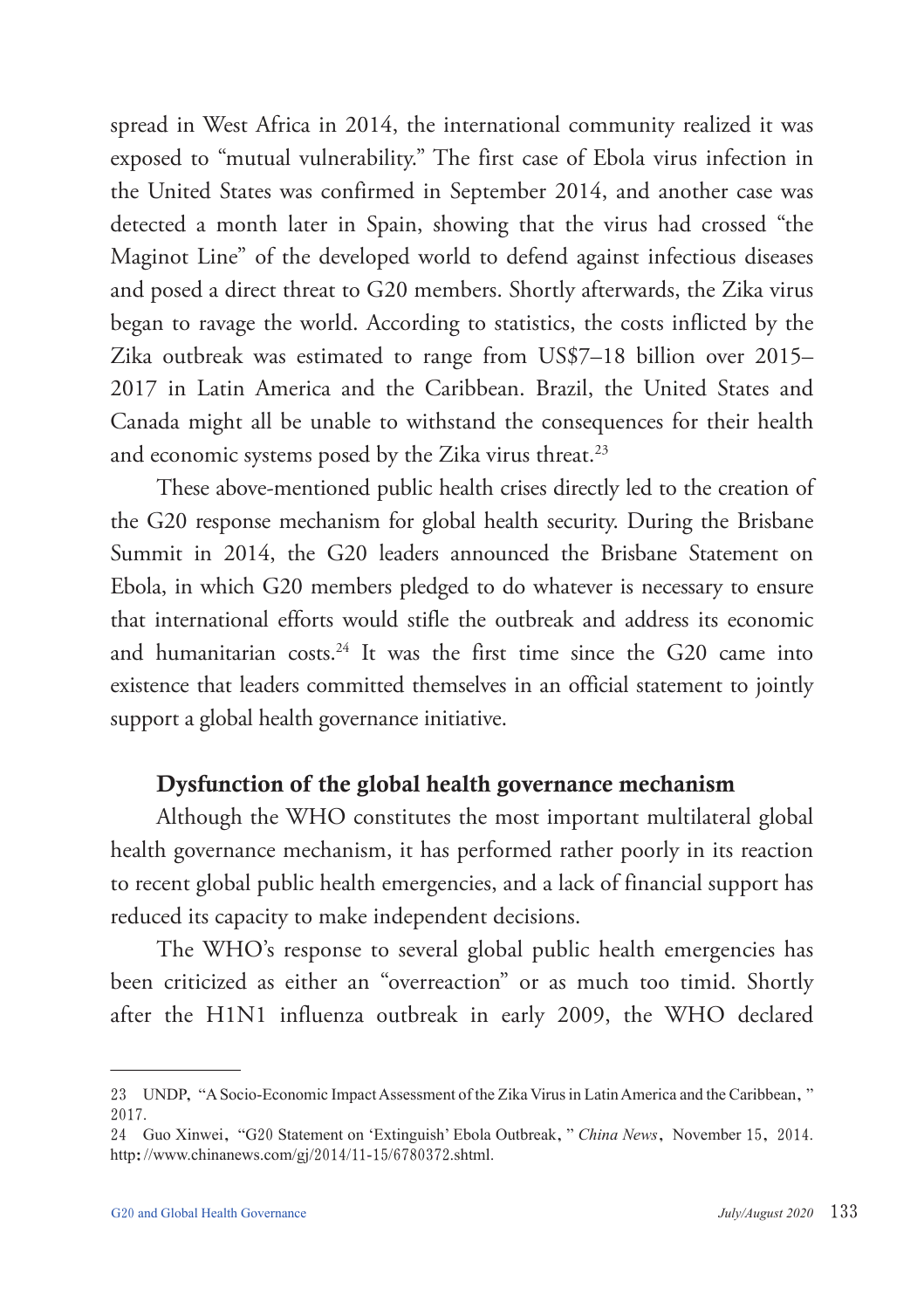it "a public health emergency of international concern" and called upon countries to plan for the worst. The WHO was later accused of exaggerating the threat in order to attract large donations and help international pharmaceutical giants sell vaccines.25 An EU official even called it one of the biggest medical scandals of this century.<sup>26</sup> By contrast, when the massive Ebola epidemic broke out and spread in the Republic of Guinea in early 2014, it was not until August 2014 that the WHO declared it "a public health emergency of international concern." Due to the delayed reaction by the WHO the epidemic could not be quickly and effectively brought under control.27 The United Nations had to set up a UN Mission for Ebola Emergency Response to handle the situation.

Insufficient financial resources have additionally weakened the WHO's capacity to make autonomous decisions. The budget of the WHO is made up mainly of membership dues and voluntary contributions for designated programs. The "zero-growth principle" in membership dues forces the WHO to rely heavily on voluntary donations, which come mostly from developed countries and account for more than 80 percent of its total budget.<sup>28</sup> However, voluntary contributions do not necessarily bear any obligation in favor of multilateral governance, but might decentralize the authority of such an international organization to its donor countries, distort global health priorities, weaken organizational autonomy and global leadership, and even leave the decision-making credibility and legitimacy in question.<sup>29</sup> Director-General Tedros emphasized that the WHO must work hard to diversify its funding sources to avoid heavy reliance on certain donors.<sup>30</sup> However, with a freeze on its assessed contributions, it is difficult to alleviate the WHO's

<sup>25</sup> Rob Stein, "Reports Accuse WHO of Exaggerating H1N1 Threat, Possible Ties to Drug Makers," *The Washington Post*, June 4, 2010, https://www.washingtonpost.com/wp-dyn/content/article/2010/06/04.

<sup>26</sup> Michael Fumento, "Why the WHO Faked a Pandemic," *Forbes*, February 5, 2010.

<sup>27</sup> Kate Kelland, "Global Health Experts Accuses WHO of Egregious Failure on Ebola," *Reuters*, November 23, 2015.

<sup>28</sup> Mushtaque Chowdhury, "World Health Organization: Overhaul or Dismantle?" *American Journal of Public Health*, Vol.106, No.11, 2016, p.1911.

<sup>29</sup> Erin Graham, "Money and Multilateralism: How Funding Rules Constitute IO Governance," *International Theory*, Vol.7, No.1, 2015, p.175.

<sup>30</sup> Editorial, "WHO Reform Continues to Confuse," *The Lancet*, Vol.393, March 16, 2019, p.1071.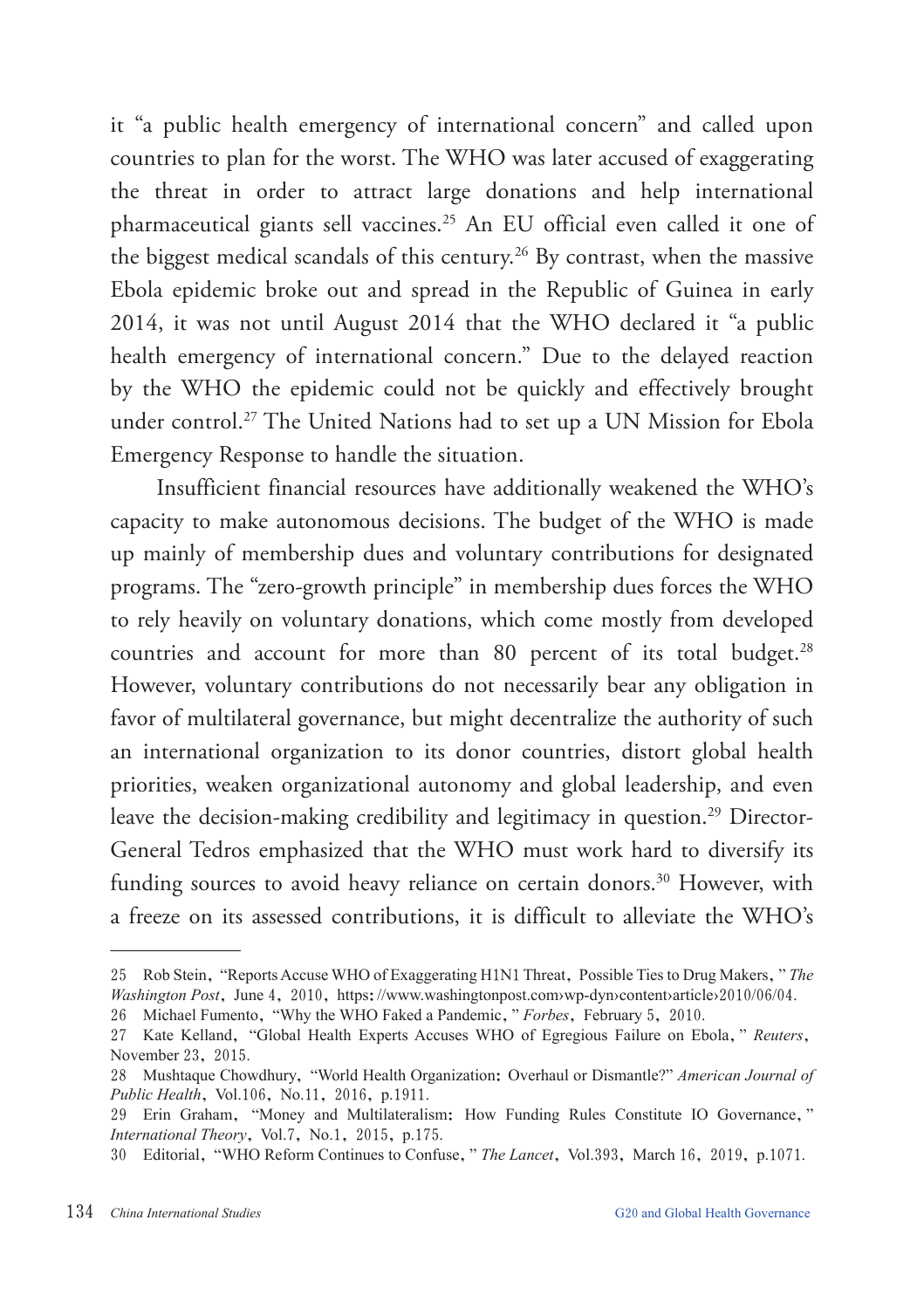heavy reliance on voluntary contributions in the short term.

# Maintaining organizational vitality and considering policy preferences of members

As a multilateral cooperation mechanism composed of both developed countries and emerging economies, the G20 members have established an agenda setting model of mutual consultation on given topics before coming to an agreement, which helps to take into consideration policy preferences of individual members while continuously enlarging the framework of agenda. The G20 is constantly expanding its cooperation formats based on existing dialogue mechanisms, with issues ranging from global financial crisis response to transnational anti-corruption cooperation, from global energy governance and climate change to the reform of the international monetary system. In the course of this, a phenomenon can be perceived which has first been termed by neo-functionalist scholar Ernst Haas as the "spillover effect" theory of international cooperation. This describes a process in which new tasks of an organization would occur as a result of experience with tasks which the organization had performed or is performing.<sup>31</sup> The experience and efficacy of the G20 in response to the global financial crisis and to energy governance may serve as a reference for its participation in global health governance, which illustrates a "functional spillover" from the economic to the public health sphere. Some scholars believe that agenda setting and its efficacy is one of the central elements which may help sustain the G20's further development and vitality.<sup>32</sup>

In terms of setting specific agendas, an open discussion on topics is a good basis to ensure a high degree of flexibility for the G20's response to different international situations. To take global health governance as an example, the G20 has already participated in a wide range of relevant programs, including the universal health coverage and the accessibility of medicines, which are

<sup>31</sup> Ernst Haas, *Beyond the Nation-State: Functionalism and International Organization,* Stanford: Stanford University Press, 1968, p.111.

<sup>32</sup> Yang Jiemian, "Transformation of G20 and its Prospects," *International Studies*, No.6, 2011, p.55.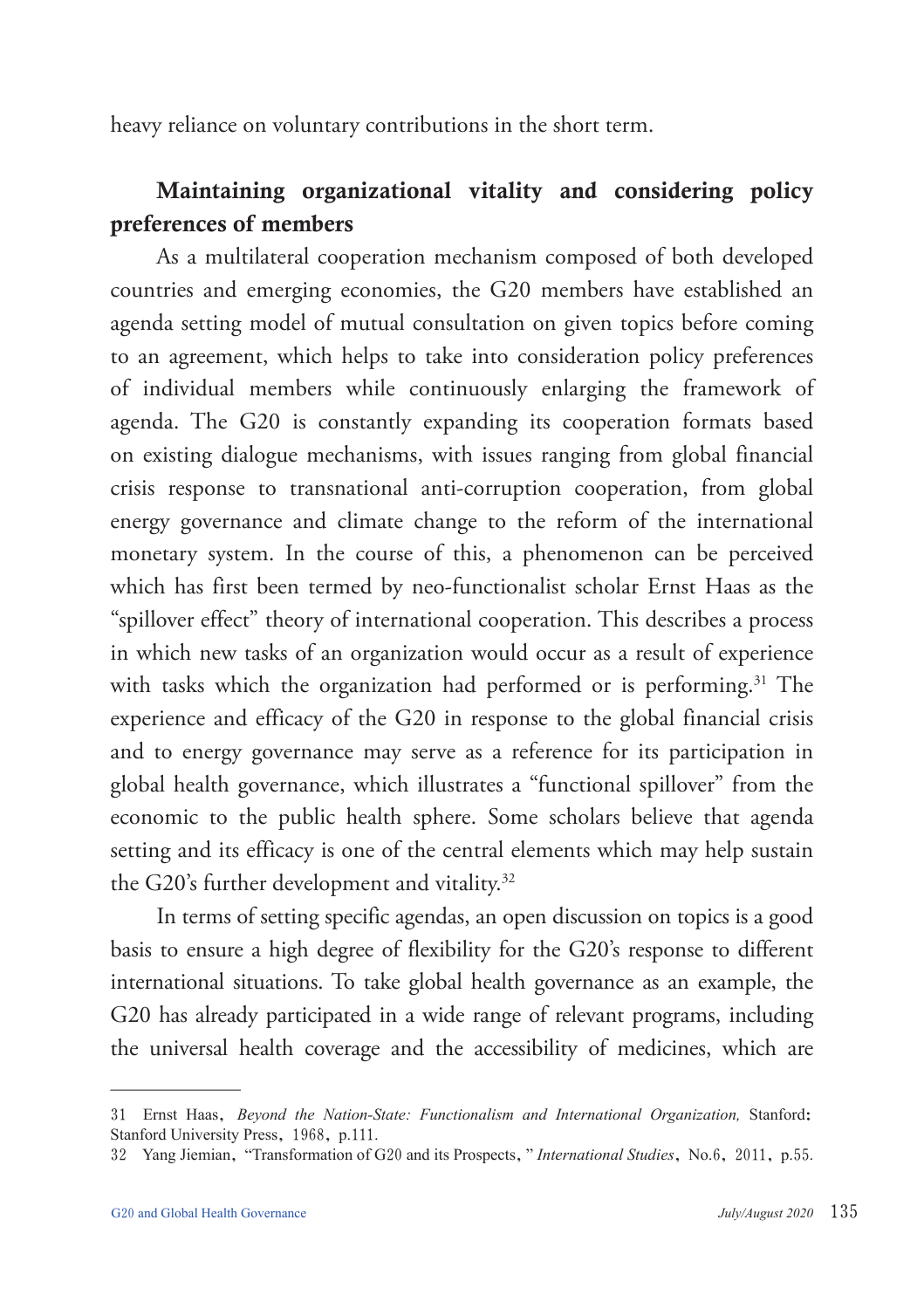the concerns of developing countries, as well as antimicrobial resistance, the challenge of ageing population, and the establishment of a global infectious disease surveillance system, which are followed by the developed world.<sup>33</sup> Any improvement of global health governance requires professional knowledge on behalf of decision-makers, for which the Meeting of G20 Health Ministers provides a good starting point. Such informal agenda setting procedures make it possible for global health issues to be included in the G20 agenda, and also provide impetus for the G20's long-lasting sustainability.

## Advantages and Challenges

The G20's informal organizational structure without a permanent secretariat embodies greater flexibility and inclusiveness, which helps reduce negotiating costs and decrease power struggle and hegemonic governance in international cooperation.34 Since its founding in 1999, the G20 has perceived development as its mission, and has gradually extended the discussion on development issues. In 2005, the promotion of a "balanced and orderly world economic development" became the headline topic of the G20 meeting in China.<sup>35</sup> The G20 consultation mechanism for mutually beneficial development sets countries free from the security dilemma in traditional international cooperation. At the same time, flexibility and inclusiveness also has its pitfalls, because it takes the collective effort of members to effectively translate a "gentleman's agreement" or a consensus into real action.

## Advantages of G20 global health governance

The inclusive consultation mechanism of the G20 can help manage the transition in global health governance from "governance by developed

<sup>33</sup> Gerald Bloom, et al., "Next Steps towards Universal Health Coverage Call for Global Leadership," *British Medical Journal*, Vol.365, May 24, 2019, p.2107.

<sup>34</sup> Sudeep Chand, et al., "From G8 to G20, Is Health Next in Line?" *The Lancet*, Vol.231, June 23, 2010, p.3.

<sup>35</sup> "Meeting of Finance Ministers and Central Bank Governors," October 15-16, 2005, http://www.g20. utoronto.ca/2005/2005communique.pdf.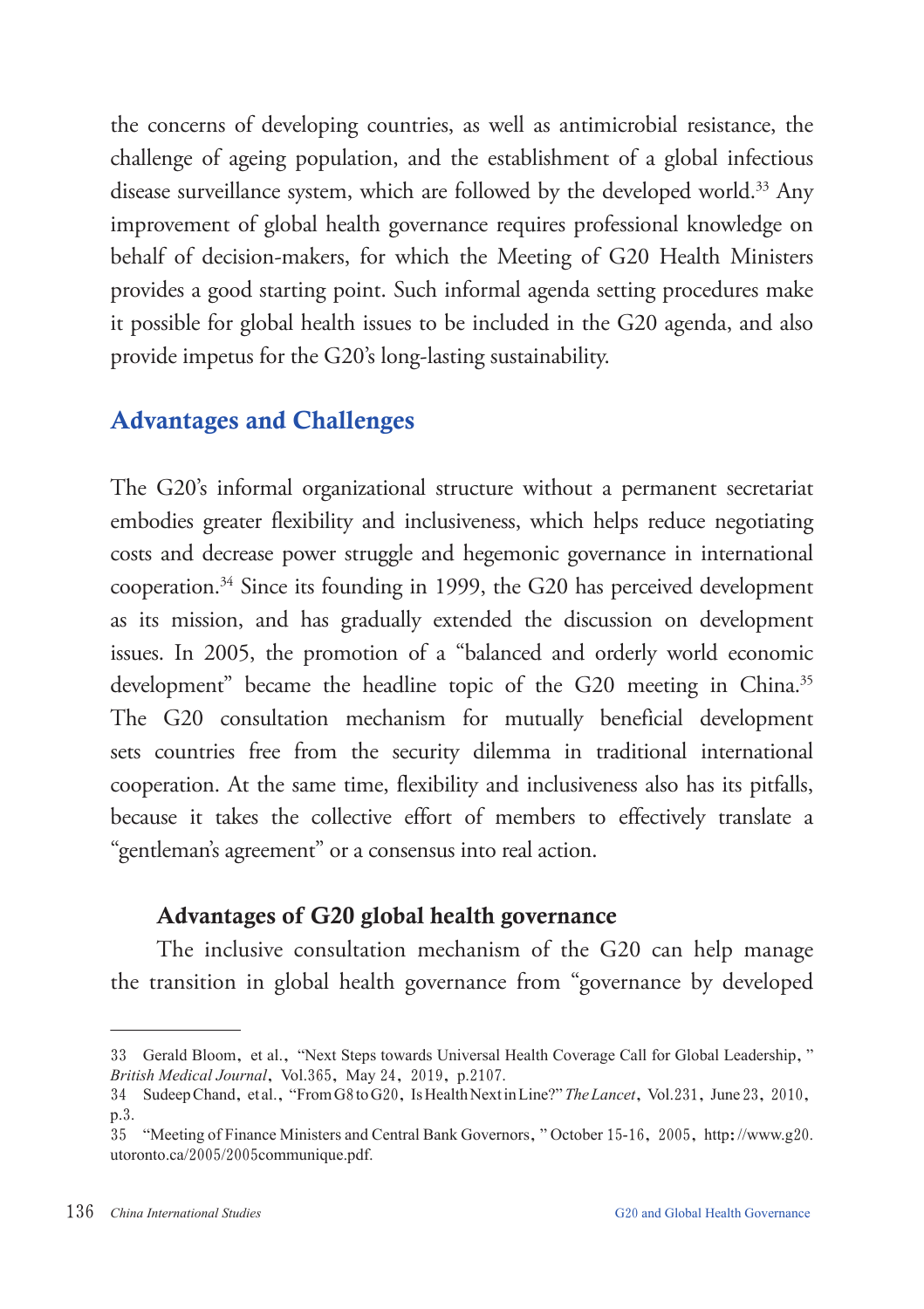countries" to "joint governance by developed and developing countries." The G20 is composed of four sub-groups: the United States, Europe and Japan; the BRICS countries; medium-sized powers; and international organizations. Their respective positions are largely determining whether the G20 transformation will be a success or a failure.<sup>36</sup> The G7, which represents the developed countries, and the BRICS group, representing emerging economies, are the two most dynamic forces inside the G20. Regarding the global health governance agenda, the G7 had held seven meetings of their health ministers as of the end of 2019 compared to eight by BRICS countries. It shows that the G7 and the BRICS have each formed relatively mature health governance cooperation mechanisms of their own, and both blocs will most likely bring their proposals to the negotiating table to work out a consensus within the G20 multilateral framework.

In addition, cross-sectoral cooperation within the G20 makes it possible to achieve an internal balance between the developed and developing world. International mechanisms are usually dominated by the interests and policies of major powers.37 In the past, Western industrialized nations had most of the say and decision-making power in global health governance, whether it concerned patent protection of pharmaceutics in the World Trade Organization (WTO), or how the obligations of developed countries to assist developing countries were understated in the WHO's International Health Regulations. Under the G20 framework, developing countries are now in a better position to have their voices heard and participate in the decision-making, which enhances the legitimacy and the fair distribution of decision-making power in global health governance. "Inclusive competition" between developed and developing countries within the G20 has proven to be an advantage of the new type of multilateral international cooperation mechanism when it comes to efficiency in global health governance.<sup>38</sup>

<sup>36</sup> Yang Jiemian, "Transformation of G20 and Its Prospects," p.52.

<sup>37</sup> Stephen Krasner, *Sovereignty: Organized Hypocrisy*, New Jersey: Princeton University Press, 1999, p.59.

<sup>38</sup> Xu Xiujun, "Institution Non-neutrality and Cooperation of BRICS Countries," *World Economics and Politics*, No. 6, 2013, p.77.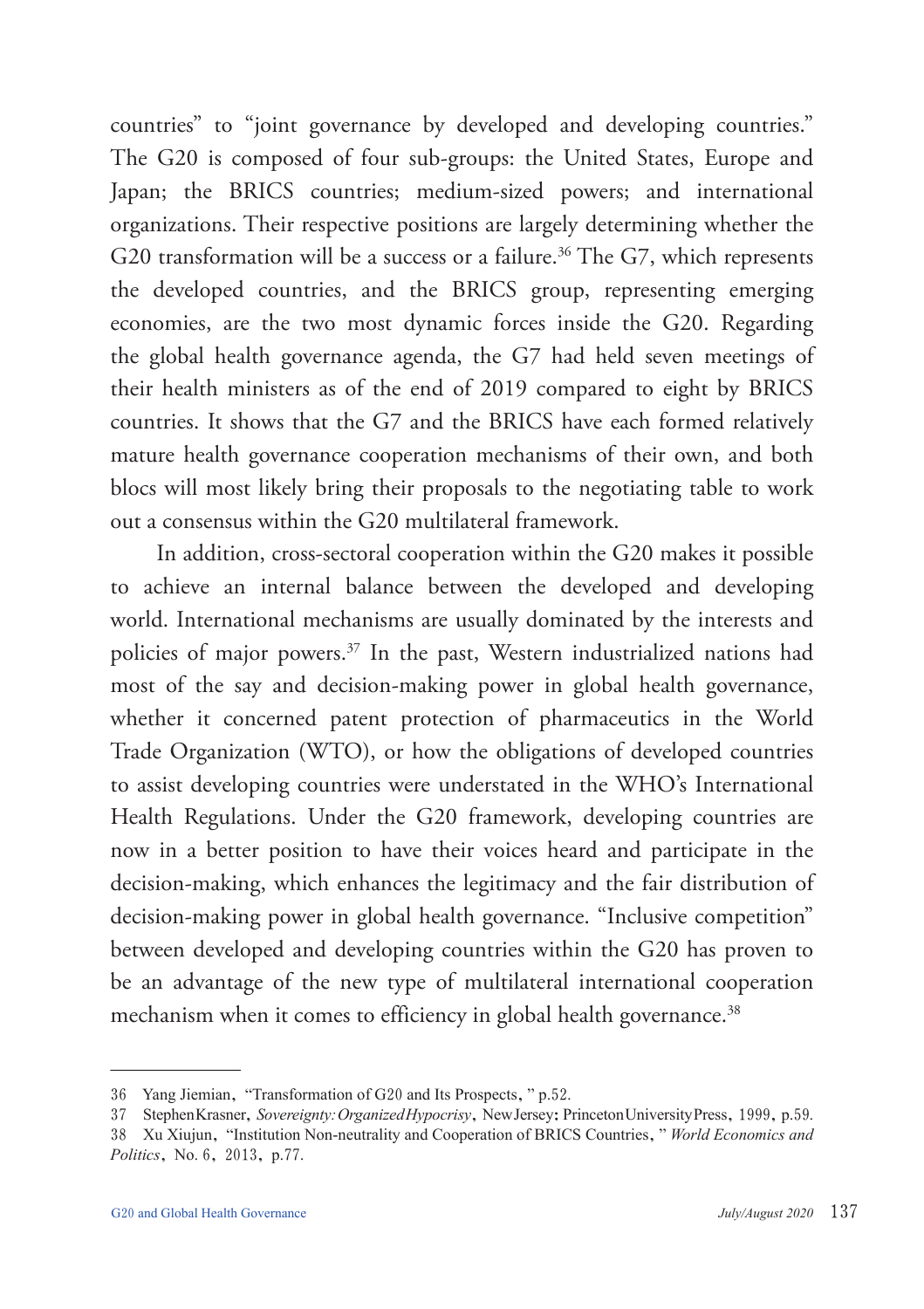By emphasizing the concept of development, the G20 has managed to break away from the former mindset of seeing health as an exclusive security concern. When Western developed countries played the leading role in global health governance, public health was mostly portrayed as a traditional security issue. This means that developed countries gave priority to their own security interests when facing a common health threat for all humanity. Their primary concern was to protect themselves from the risks caused by public health problems rather than trying to resolve the collective health threats that jeopardize the whole international community. This wrong idea inevitably led to the typical "security dilemma" in global health governance, which is, in challenging circumstances the effort of one country to enhance its security may undermine the sense of security of the others.39 The consequent weakening of global health governance can be seen in two aspects. First, developed countries paid less attention to assisting developing countries in improving the latter's public health responsiveness capabilities, but instead were helping the WHO establish global disease monitoring systems in developing countries to reassure their own safety by relying on the overseas early warning systems for infectious diseases. Second, by putting caps on patent flexibilities for life-saving drugs and protecting research and development of technologies, policies in developed countries have weakened the capability of developing countries to respond to public health crises.

Since developing countries are an integral part of the G20, the introduction of the core concept of development allows for an inclusive solution to ease structural contradictions facing global health governance. In 2009, the G20 London Summit delivered tangible support for the UN Millennium Development Goals, and incorporated issues of global development into its governance policy framework. The summit called for the provision of US\$50 billion to support social security programs in lowincome countries, including assistance to sub-Saharan African countries

<sup>39</sup> Robert Jervis, "Cooperation Under the Security Dilemma," *World Politics*, Vol.30, No.2, 1978, p.196.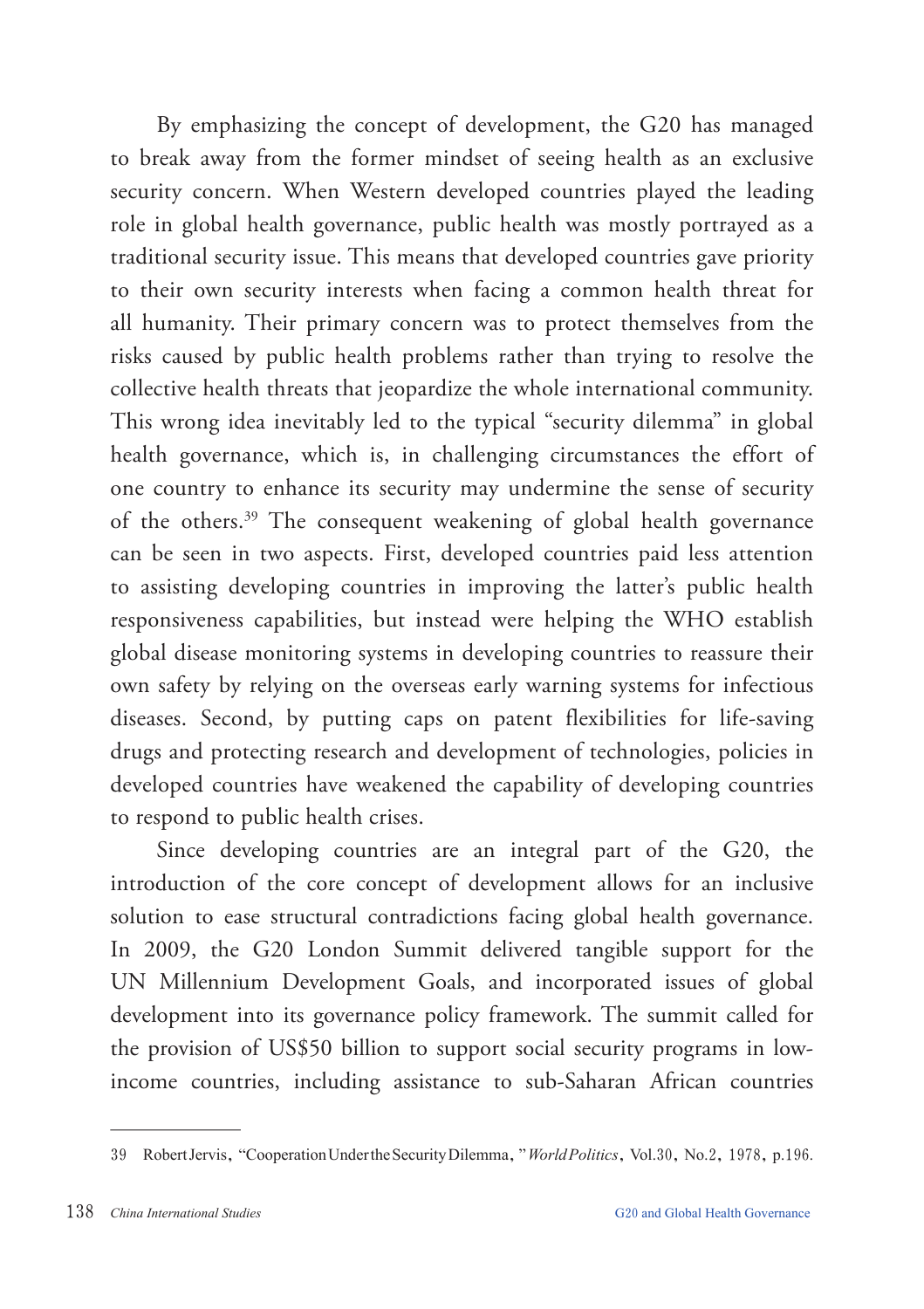and US\$6 billion additional concessional and flexible finance for the world's poorest nations.<sup>40</sup> In 2016, the G20 Hangzhou Summit announced an action plan for the implementation of the 2030 Agenda for Sustainable Development, with focus on global health governance. "The G20 recognizes that health is a necessary component for socio-economic stability, and it is also a key aspect of sustainable development," the action plan says, "The G20 commits to support international efforts, including those of the WHO, to manage health risks and crisis in a comprehensive way, from preparedness and early identification of disease risks to effective response and recovery efforts, in the context of the International Health Regulations. It will also continue to support international efforts to strengthen sustainable and innovative financing of the global and national health systems. The G20 believes there is a need for an improved, aligned and coordinated approach to strengthening health systems, thereby contributing to universal health coverage, which serves as a foundation to promote public health, and enhances preparedness for global health threats."41

From the Millennium Development Goals to the 2030 Agenda, the G20 has kept pace with the United Nations global health agenda, integrating it with the G20's own health development targets, to jointly promote the objective of achieving the sustainable development goals.

#### Challenges facing G20 global health governance

When it comes to setting the global health agenda within the G20, developing and industrialized countries often have conflicting ideas. Since the G20 is composed of both major Western developed countries as well as large developing countries, its structure can on the one hand broaden participation in the global health governance agenda, but on the other hand will also certainly lead to contradictions between different policy priorities. Members of the G7 still have most of the say in the group,

<sup>40</sup> "Declaration on Delivering Resources through the International Financial Institutions," London Summit, April 2, 2009, p.1, http://www.g20.utoronto.ca/2009/2009delivery.pdf.

<sup>41</sup> "G20 Action Plan on the 2030 Agenda for Sustainable Development," September 20, 2016, p.14.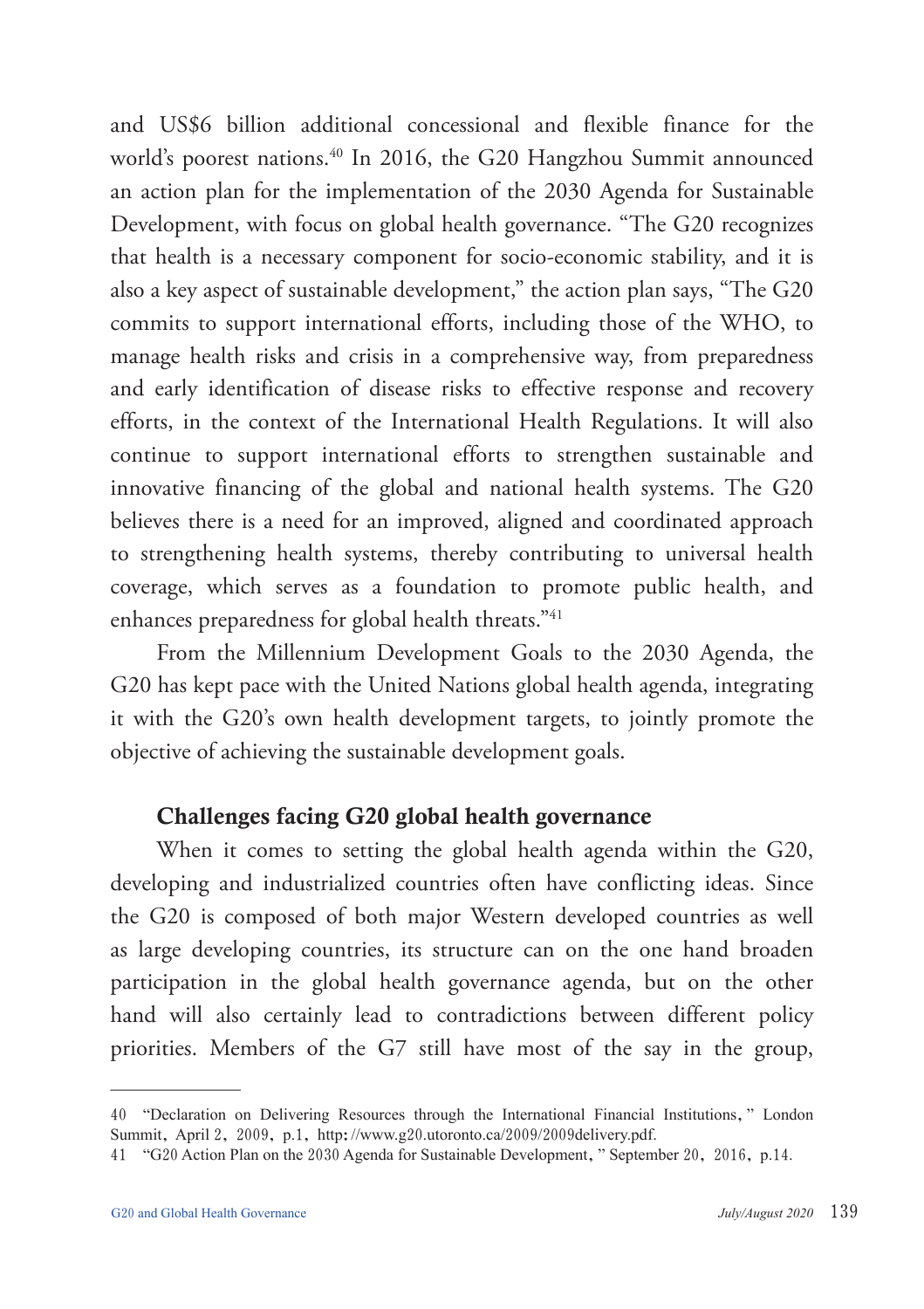while "institutional inequality" in the G20 apparently continues to exist. One scholar is convinced that the current G20 agreement and collective action plan will exacerbate its internal power imbalance, because dialogue mechanisms between major powers often play a dominant role, while other members are simply passively standing by.<sup>42</sup>

A comparison between the Meeting of G7 Health Ministers and the Meeting of the BRICS Health Ministers may illustrate this point. The agenda of the G7 Health Ministers' Meeting in 2015 and the G20 Health Ministers' Meeting in 2017 were highly aligned, each focusing on antimicrobial resistance and strengthening global health security. However, the primary concerns of the 2017 Meeting of BRICS Health Ministers, such as "cooperation on traditional medicine," "accessibility of medicines" and "pharmaceutical research and development," were completely left outside of the G20 global health governance agenda. This apparent divergence reflects the divide between the developed and developing world in addressing public health security priorities and their different potential to influence the agenda of global health governance. Therefore, to promote equal and effective communication on global health governance within the group is one of the main challenges for the G20.

In addition, the G20 declarations or initiatives on global health governance have no legally binding character or any performance monitoring mechanism, so that effective operation in global health governance cannot be guaranteed. The main goal of the G20 is to merely guide the direction of cooperation. Neither its declarations nor initiatives are obliged to be filed with the UN Secretariat or published, or to be ratified by any legislative body of its members. This lack of accountability in the G20 governance mechanism severely restricts its function to govern.<sup>43</sup> Since the declarations or initiatives are non-binding, the G20 members may as

<sup>42</sup> Robert Benson and Michael Zurn, "Untapped Potential: How the G20 can Strengthen Global Governance," *South African Journal of International Affairs*, Vol.26, No.4, 2019, p.7.

<sup>43</sup> Steven Slaughter, "The Prospects of Deliberative Global Governance in the G20: Legitimacy, Accountability, and Public Contestation," *Review of International Studies*, Vol.39, No.1, 2013, pp.71-90.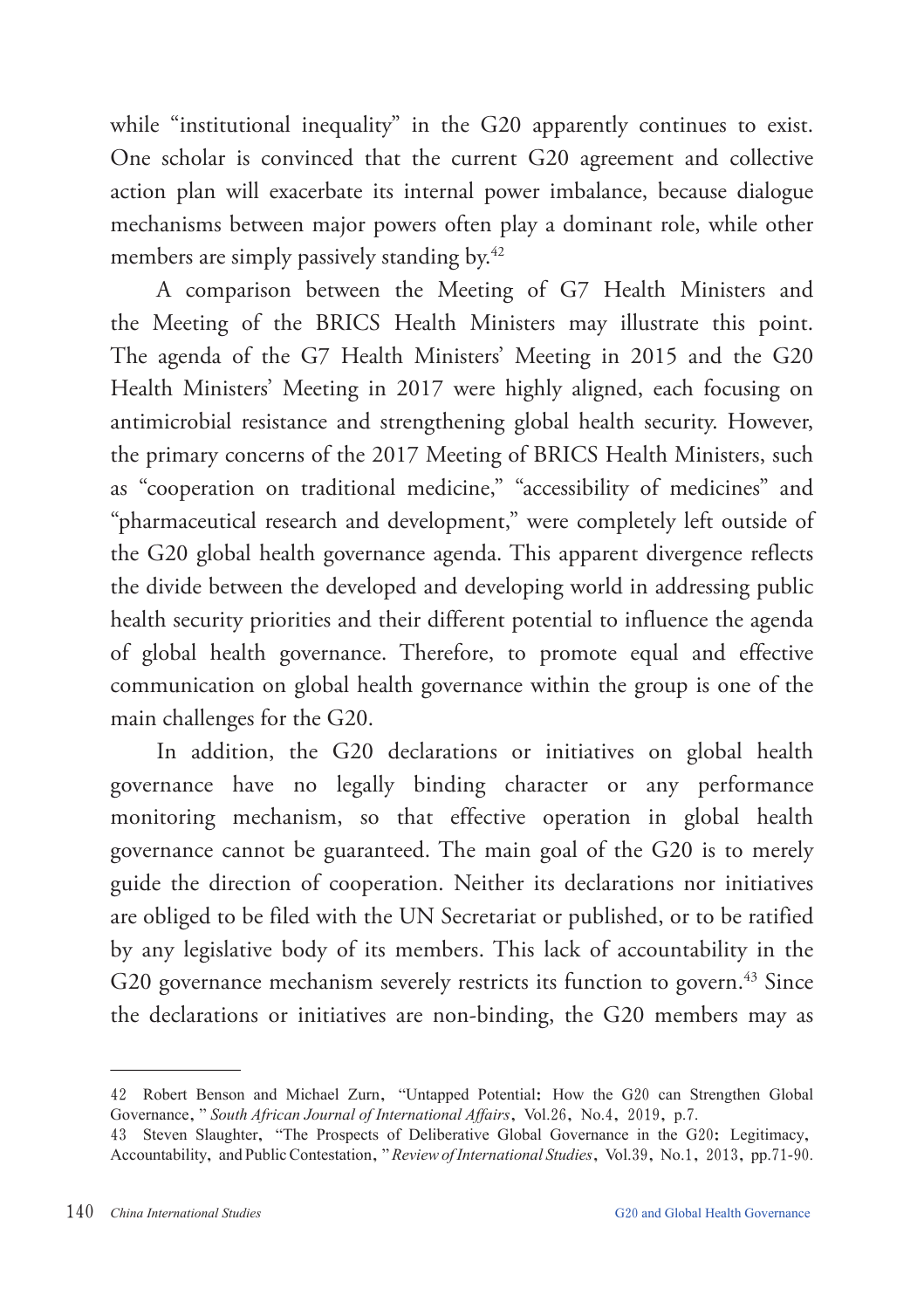well just ignore the consensus and commitments they have jointly reached. There is no specific provision whatsoever for whether or not members are obliged to fully observe the commitments made by their health ministers in the previous year. Although the annual G20 Meeting of Health Ministers has been institutionalized, members have neither any particular incentive nor the capacity to act upon and fulfill the commitments made in the previous year due to the lack of legal obligation and accountability.

# G20 Participation in the Prevention and Control of COVID-19 and its Limitations

Since its outbreak at the end of 2019, the COVID-19 pandemic has spread to more than 200 countries and regions around the world, posing an unprecedented challenge to global health security, and inflicting devastating damages to the global economic and trade development.<sup>44</sup> According to the Organization for Economic Cooperation and Development (OECD), the coronavirus pandemic will cut global economic growth of 2020 in half and cause a deep economic recession in a number of countries.<sup>45</sup> In the annual Trade Statistics and Outlook published on April 8, 2020, the WTO expects that world trade could collapse by 13 to 32 percent in 2020. The decline will likely exceed the trade slump brought on by the global financial crisis of 2008-2009, given the unparalleled nature of this health crisis.<sup>46</sup> Some scholars even predict that the consequences of this pandemic could become the last straw that breaks the camel's back for economic globalization.<sup>47</sup> The G20 has played an indispensable role in maintaining global financial stability, and has done its share in the fight against the Ebola outbreak. In the current global health security crisis, the G20 has actively participated in the global action to

<sup>44</sup> Johns Hopkins Coronavirus Resource Center, "Coronavirus COVID-19 Global Cases by the Center for Systems Science and Engineering," April 22, 2020, https://coronavirus.jhu.edu/map.html.

<sup>45</sup> Richard Partington and Phillip Inman, "Coronavirus Escalation Could Cut Global Economic Growth in Half," *The Guardian*, March 2, 2020.

<sup>46</sup> World Trade Organization, "Trade Statistics and Outlook," April 8, 2020, https://www.wto.org/english/ news e/pres20 e/pr855 e.pdf.

<sup>47</sup> Robin Niblett, "The End of Globalization As We Know It," *Foreign Policy*, March 20, 2020.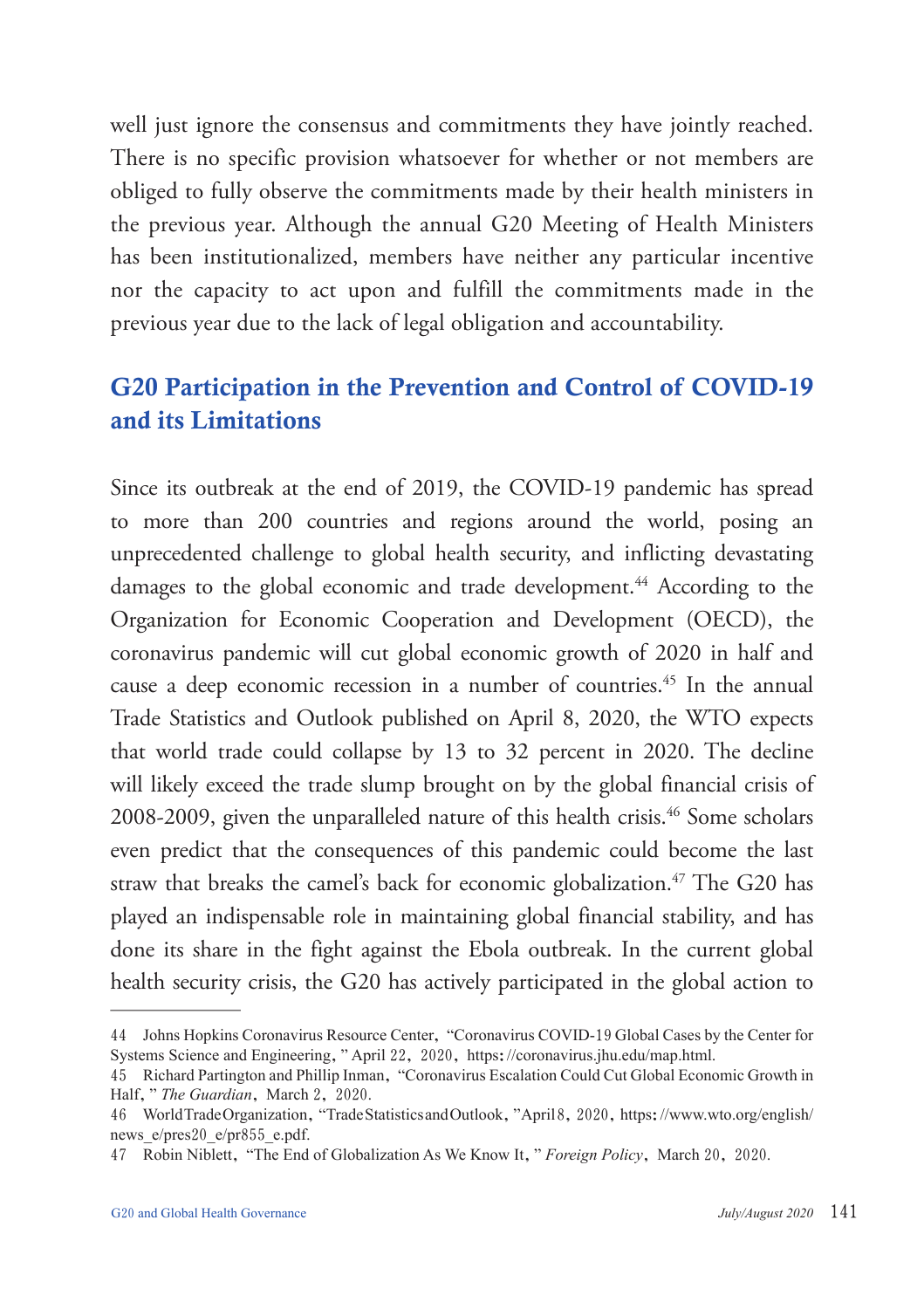overcome the disease, by setting agendas, and by financing and promoting synergy between different collaborative mechanisms. However, during this process, deficits in the governance architecture of the G20 have also become further apparent.

## G20 participation in the prevention and control of COVID-19

At the outbreak of the coronavirus pandemic, coordination mechanisms between major member countries of the G7, BRICS, and even of the UN Security Council failed to play their expected role as coordinators. Due to its flexible mechanism, the G20 has been able to actively participate in the global fight against the virus.

First of all, it has created a global political consensus on prevention and control of the pandemic. Soon after the outbreak began, Chinese President Xi Jinping emphasized that different countries must work closely together with all available means to fight the virus and to safeguard public health security in all regions of the world.<sup>48</sup> French President Emmanuel Macron also called for global efforts to contain the coronavirus. $49$  On February 23, 2020, the Meeting of G20 Finance Ministers and Central Bank Governors expressed in a joint communique that they intend to strengthen coordination in the containment of the pandemic; and on March 13, G20 National Coordinators also produced their joint statement. At their video conference on March 26, the G20 leaders reiterated in the G20 Leaders' Summit Statement on COVID-19 the importance and urgency of global cooperation to combat the pandemic and stabilize the world economy. In that statement they called for "a transparent, robust, coordinated, large-scale and science-based global response in the spirit of solidarity," strongly committing themselves to presenting a united front against this common threat.<sup>50</sup>

To add more weight to the document, the Extraordinary Meeting

<sup>48</sup> "The Standing Committee of Political Bureau of the Central Committee of the CPC Meets to Discuss the Prevention and Control of the Coronavirus," *People's Daily*, January 26, 2020.

<sup>49</sup> Noemie Bisserbe and Stacy Meichtry, "France's Macron Urges Global Effort to Contain Coronavirus," *Wall Street Journal*, March 12, 2020.

<sup>50</sup> "Extraordinary G20 Leaders' Summit Statement on COVID-19," *Xinhua*, March 27, 2020.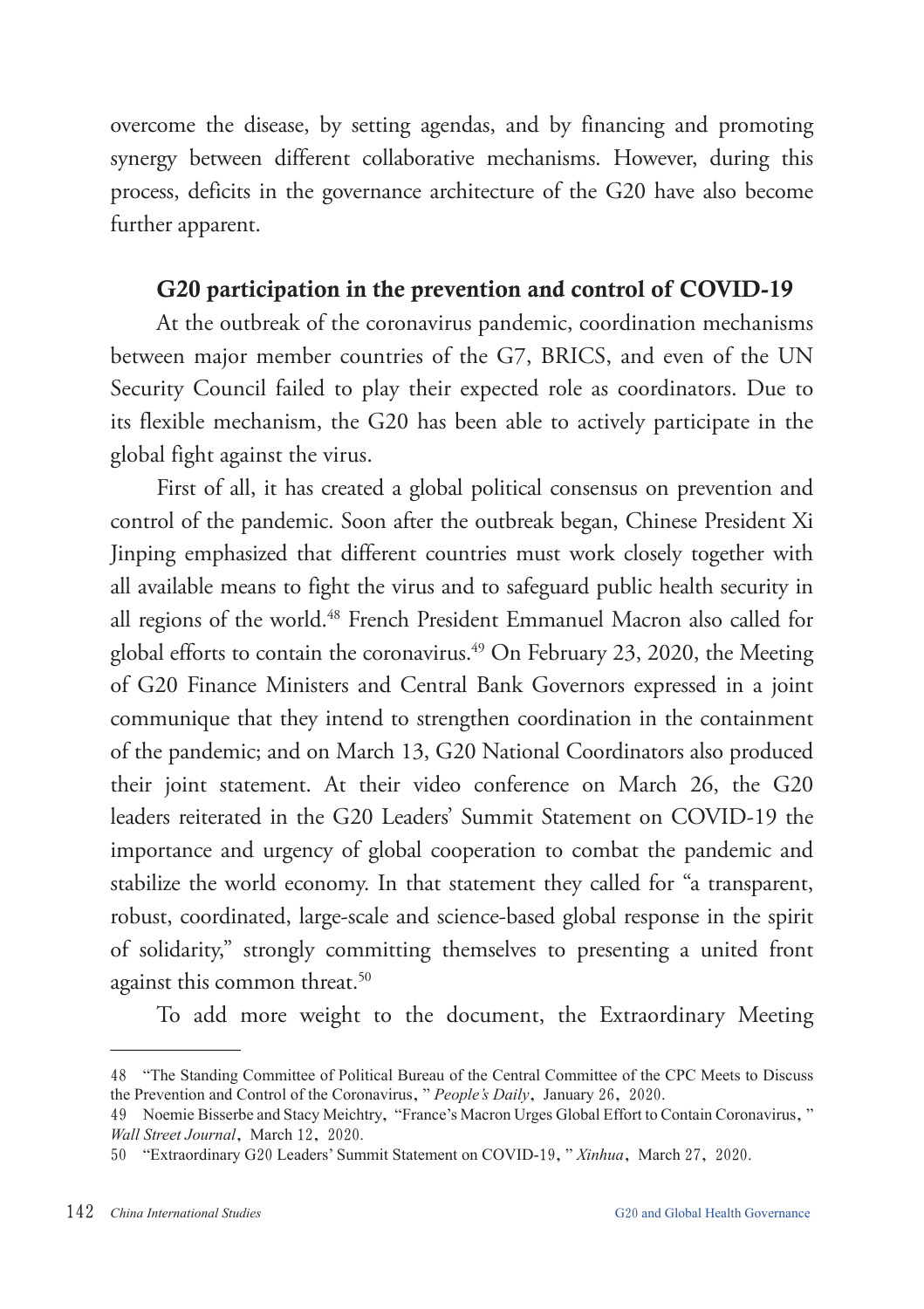of G20 Trade Ministers on March 30 announced its own statement on COVID-19; and on April 19, the G20 Health Ministers also discussed global anti-epidemic cooperation at a video conference. This is the first time since the G20's founding that its members have communicated and coordinated with each other at such a high frequency to find common ground and act collectively for building a global political consensus in the fight against the pandemic.

Second, it has been promoting a global financing system to tackle the pandemic. Leaders of the G20 members have committed themselves to taking all necessary health measures and ensuring adequate financing to contain the pandemic and protect the people, especially the most vulnerable. They have committed to strengthening national, regional, and global capacities to respond to potential infectious disease outbreaks by substantially increasing their spending on epidemic preparedness.<sup>51</sup> They have also pledged to work with one another and with stakeholders to close the financing gap in the WHO Strategic Preparedness and Response Plan, and to immediately provide sufficient resources to the WHO's COVID-19 Solidarity Response Fund, the Coalition for Epidemic Preparedness and Innovation (CEPI), and Gavi the Vaccine Alliance on a voluntary basis. On April 2, the United Kingdom pledged £200 million in aid to help the WHO and other institutions.52 A statement by G20 leaders requested Finance Ministers and Central Bank Governors to consult regularly to develop a G20 action plan in response to COVID-19, and work closely with international organizations for a swift delivery of appropriate international financial assistance. To mitigate the harm that the pandemic has brought onto the global economy, the G20 is "injecting over US\$5 trillion into the global economy, as part of a targeted fiscal policy, economic measures, and guarantee schemes to counteract the social, economic and financial impacts of the pandemic."53

<sup>51</sup> "Extraordinary G20 Leaders' Summit Statement on COVID-19," March 27, 2020.

<sup>52</sup> Michael Holden, "UK Pledges 200 Million Pounds in Aid to Help Stop Second Coronavirus Wave," *Reuters*, April 12, 2020.

<sup>53</sup> "Extraordinary G20 Leaders' Summit Statement on COVID-19," March 27, 2020.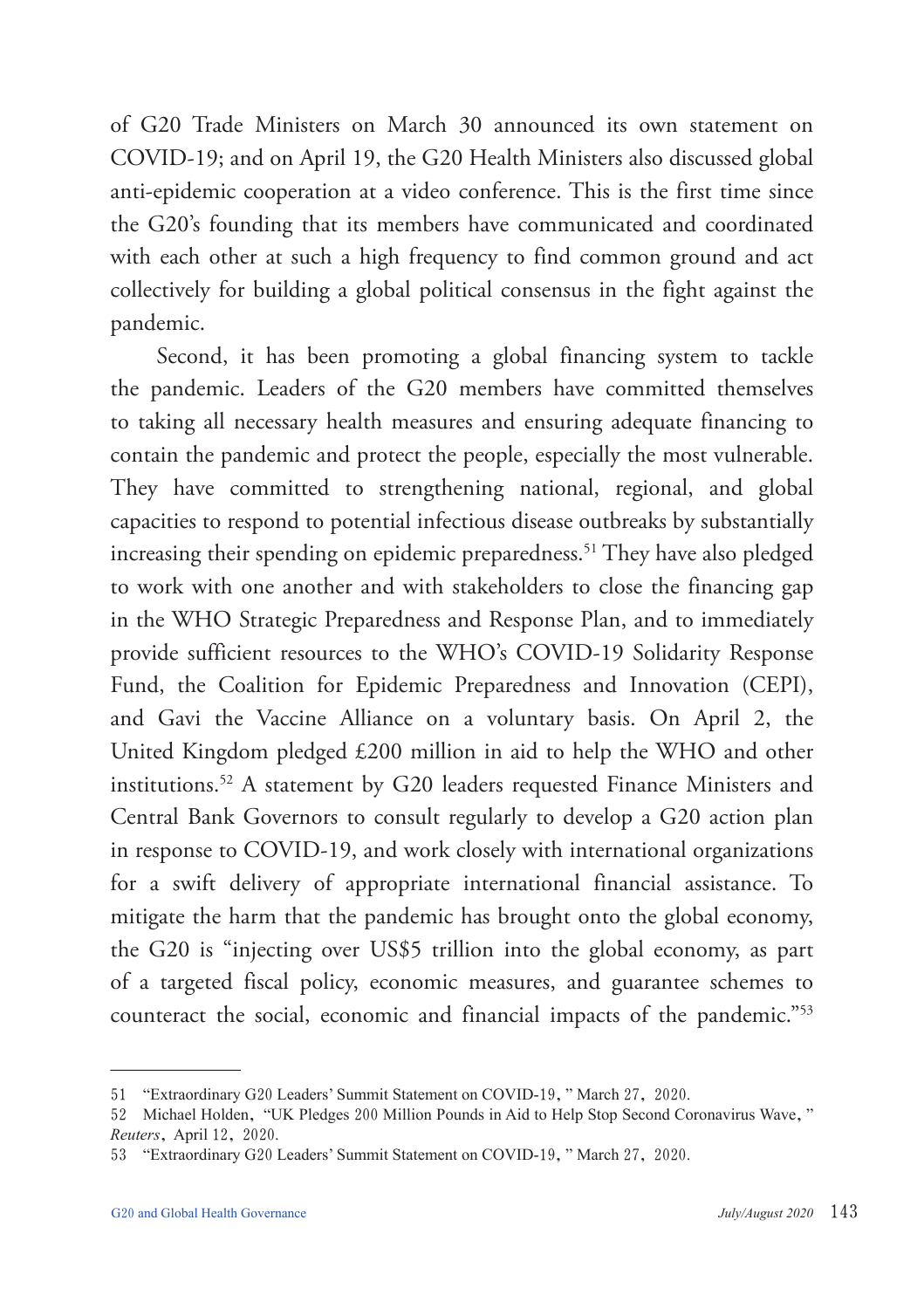The pledges made by the G20 provide a guiding principle for establishing a global financing system to overcome COVID-19.

Finally, the G20 has coordinated cooperation between international mechanisms of global health governance. As an informal consultative body, the G20 does not have a mandate to implement its statements and resolutions on global health governance, which instead have to be put into practice by such international institutions as the UN and the WHO. "To succeed in epidemic control, G20 governments will need to listen to and work with international organizations  $-$  beginning with the WHO."54 In addition, considering the impact of the pandemic on global financial stability, there is also the need for close cooperation between the mechanisms of global health and finance. The statements of G20 leaders and ministers both emphasize the importance of cooperation between the WHO, the World Bank, and the UN. The leaders are committed to "do whatever it takes to overcome the pandemic, along with the WHO, International Monetary Fund (IMF), World Bank Group (WBG), United Nations, and other international organizations, all working within their existing mandates."55 The G20 pledges to support the full implementation of the International Health Regulations of 2005, and asks the WHO to cooperate with relevant organizations in assessing gaps in pandemic preparedness. The findings are then to be reported to the Joint Meeting of Finance and Health Ministers in the coming months, with regard to establishing a global initiative on pandemic preparedness and responsiveness. All of these statements and resolutions announced so far by leaders and ministers have vigorously promoted cross-platform cooperation in preparing for and responding to the pandemic.

## Limitations of G20 participation in combating COVID-19

The Extraordinary G20 Leaders' Summit and the ministerial meetings all gave the containment of COVID-19 a high priority on their agendas,

<sup>54</sup> Erik Berglof, "A Pandemic Strategy as Global as COVID 19," *Project Syndicate*, March 19, 2020.

<sup>55</sup> "Extraordinary G20 Leaders' Summit Statement on COVID-19," *Xinhua*, March 27, 2020.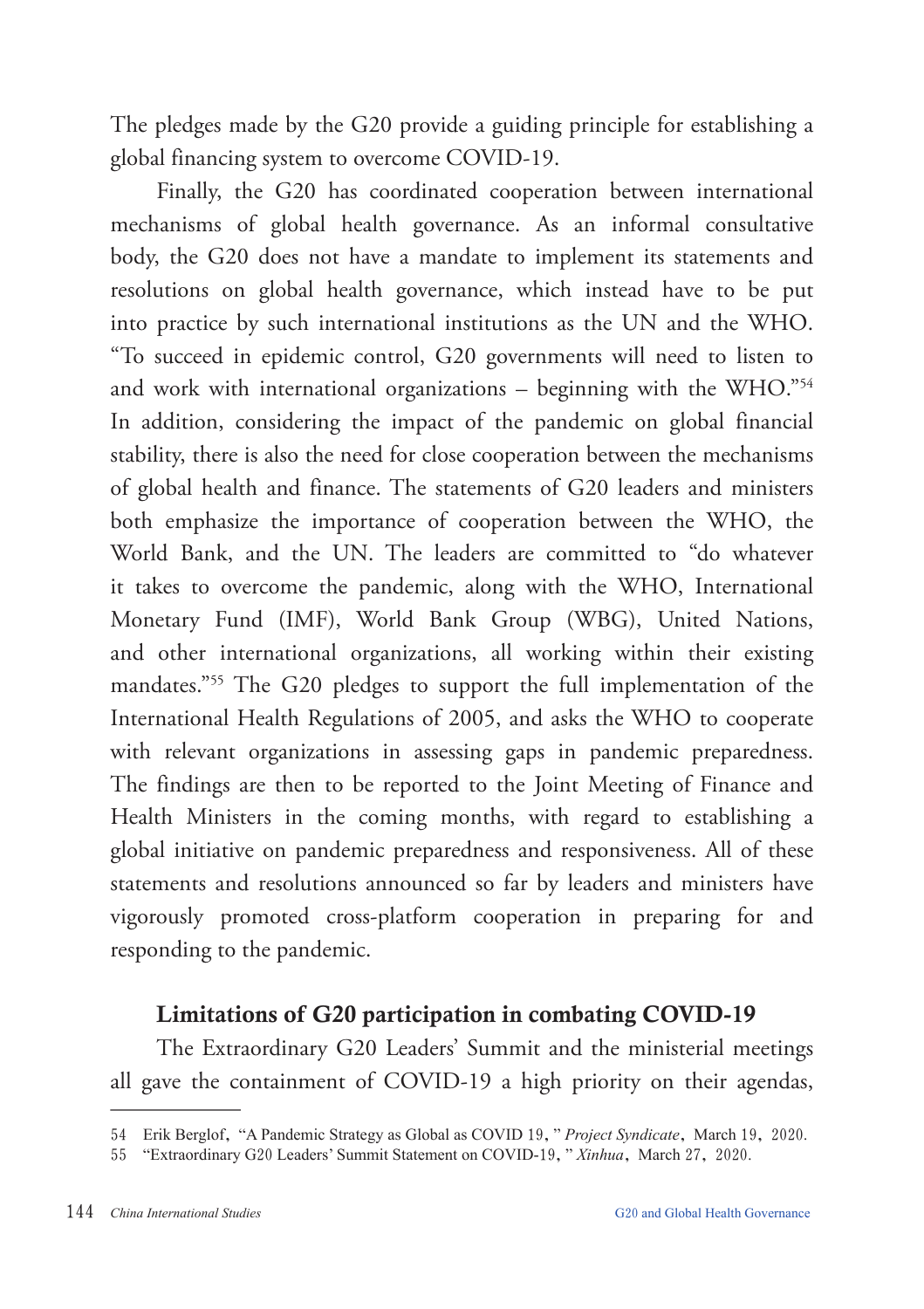highlighting the G20's positive impact on the global response to the pandemic. At the same time, however, there are a number of obvious limitations.

First, when great powers within the group have different or even opposing priorities, it is hardly possible for G20 members to reach consensus and take meaningful collective action. Scholars have criticized the G20's inability to play a leading role in 2011, by describing the situation as a "G-Zero" world, in which no country is capable or willing to take the lead, but instead countries or temporary coalitions pursue only their own best interests.56 Former British Prime Minister Gordon Brown once lamented that the prevailing "minilateralism" in the G20 had handicapped its fulfillment of global governance.57 The prevalence of "minilateralism" is a direct result of the divergent priorities and political disputes among member states. As far as the COVID-19 outbreak is concerned, China and the United States have not yet been able to communicate with each other regarding the common threat the virus poses to both nations. Instead, the politicization of the pandemic by the Trump administration has created high barriers to any effective cooperation between the two countries in the fight against the disease. At the Extraordinary G20 Leaders' Summit, President Xi Jinping called on "all G20 members to take collective actions - cutting tariffs, removing barriers, and facilitating the unfettered flow of trade. Together, we can send a strong signal and restore confidence for global economic recovery."58 However, President Trump made no mention of this matter in his speech. The rift between China and the United States suggests that there will be no significant concerted action after the summit. As the statement is only pointing to the direction of cooperation without specifying how to institutionalize any cooperation in the anti-pandemic fight, it largely remains to be seen whether the members can live up to their commitment. Experts have further pointed

<sup>56</sup> Ian Bremmer and Nouriel Roubini, "A G-Zero World," *Foreign Affairs*, March/April, 2011.

<sup>57</sup> Laurence Norman, "Gordon Brown Laments G20," *Wall Street Journal*, March 26, 2011.

<sup>58</sup> "President Xi Jinping Delivers an Important Speech at the Extraordinary G20 Leaders' Summit," *Xinhua*, March 26, 2020.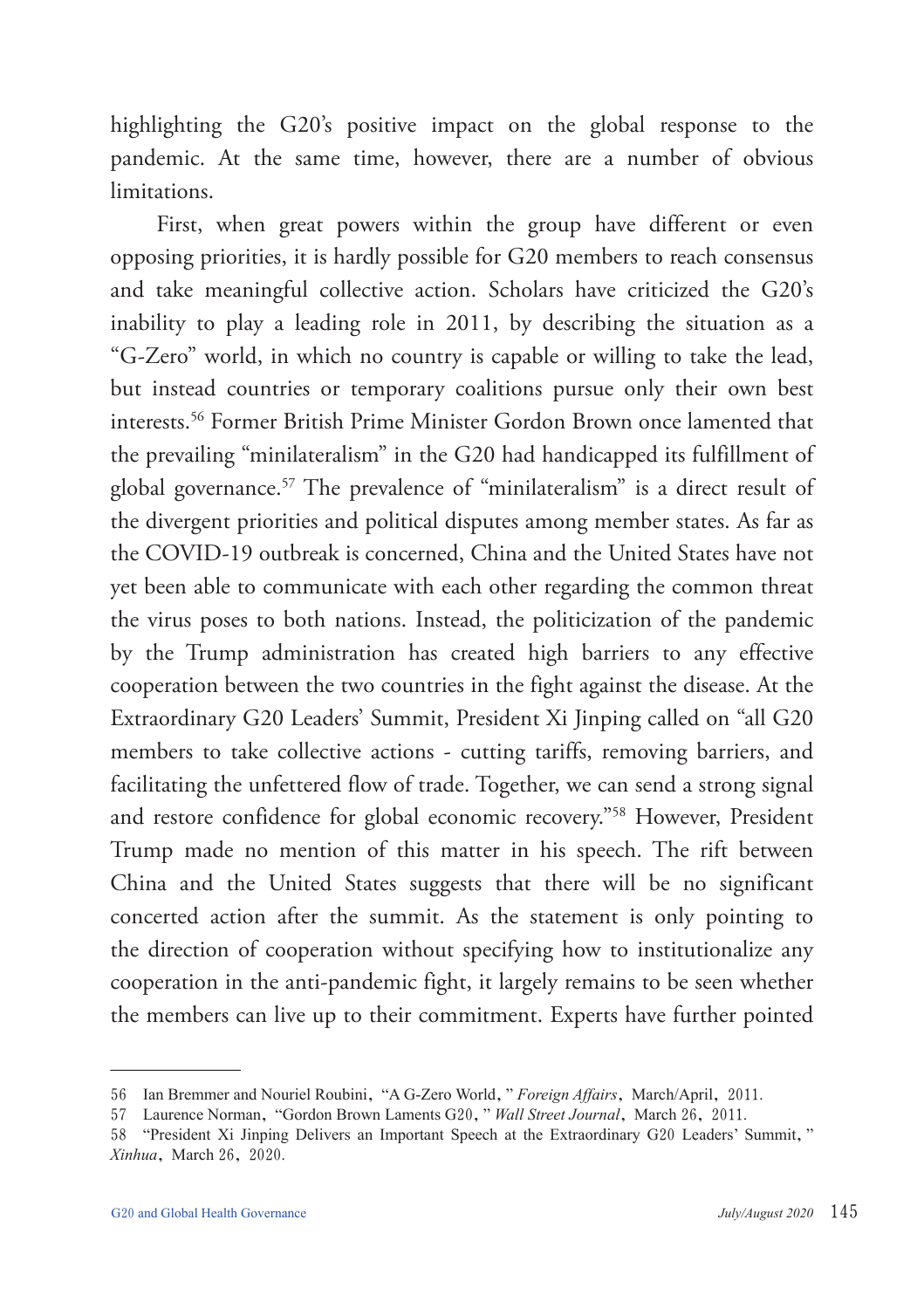out that the Extraordinary G20 Leaders' Summit Statement on COVID-19 only publicized what individual members are working on, with no grand design of a multilateral global vision.<sup>59</sup>

Second, the statement or declaration of the Extraordinary G20 Leaders' Summit on COVID-19 does not have a mechanism for implementation. To jointly contain the pandemic, the G20 would have to either establish its own formal mechanism or employ another global structure such as the WHO. In reality, the G20 does not even have a permanent secretariat and staff, let alone an enforcement mechanism, which condemns its statements or declarations to remain largely on paper. In the G20 statement on COVID-19, the leaders pledged to provide immediate resources for the WHO's COVID-19 Solidarity Response Fund on a voluntary basis. The WHO indeed launched a strategic preparedness and response plan as early as February 5, calling for US\$675 million in support for countries with higher risks.<sup>60</sup> Unfortunately, the WHO has received only US\$368 million in donations as of April 17.<sup>61</sup> It remains questionable whether the readiness and commitment proclaimed by the G20 members in their statement can be turned into real action. Previously, the G20 host country usually had more leeway to shape the agenda compared to other members, by coordinating work through an ad-hoc secretariat organized by the host country. However, this year's host, Saudi Arabia, seems less interested in global health governance. The Joint Meeting of G20 Finance Ministers and Central Bank Governors on February 23 did not even fully recognize the risk posed by the coronavirus outbreak.

Finally, the weakening of the WHO also impairs the scope of action for the G20. In the absence of an internal structure for cooperation, the G20 must work with and through other formal international mechanisms

<sup>59</sup> Stephen Kalin and David Lawder, "G20 Leaders to Inject \$5 Trillion into Global Economy in Fight against Coronavirus," *Reuters*, March 26, 2020.

<sup>60</sup> World Health Organization, "US\$675 Million Needed for New Coronavirus Preparedness and Response Global Plan," February 5, 2020.

<sup>61</sup> World Health Organization, "Contributions to WHO for COVID-19 Appeal," April 17, 2020, https:// www.who.int/emergencies/diseases/novel-coronavirus-2019/donors-and-partners.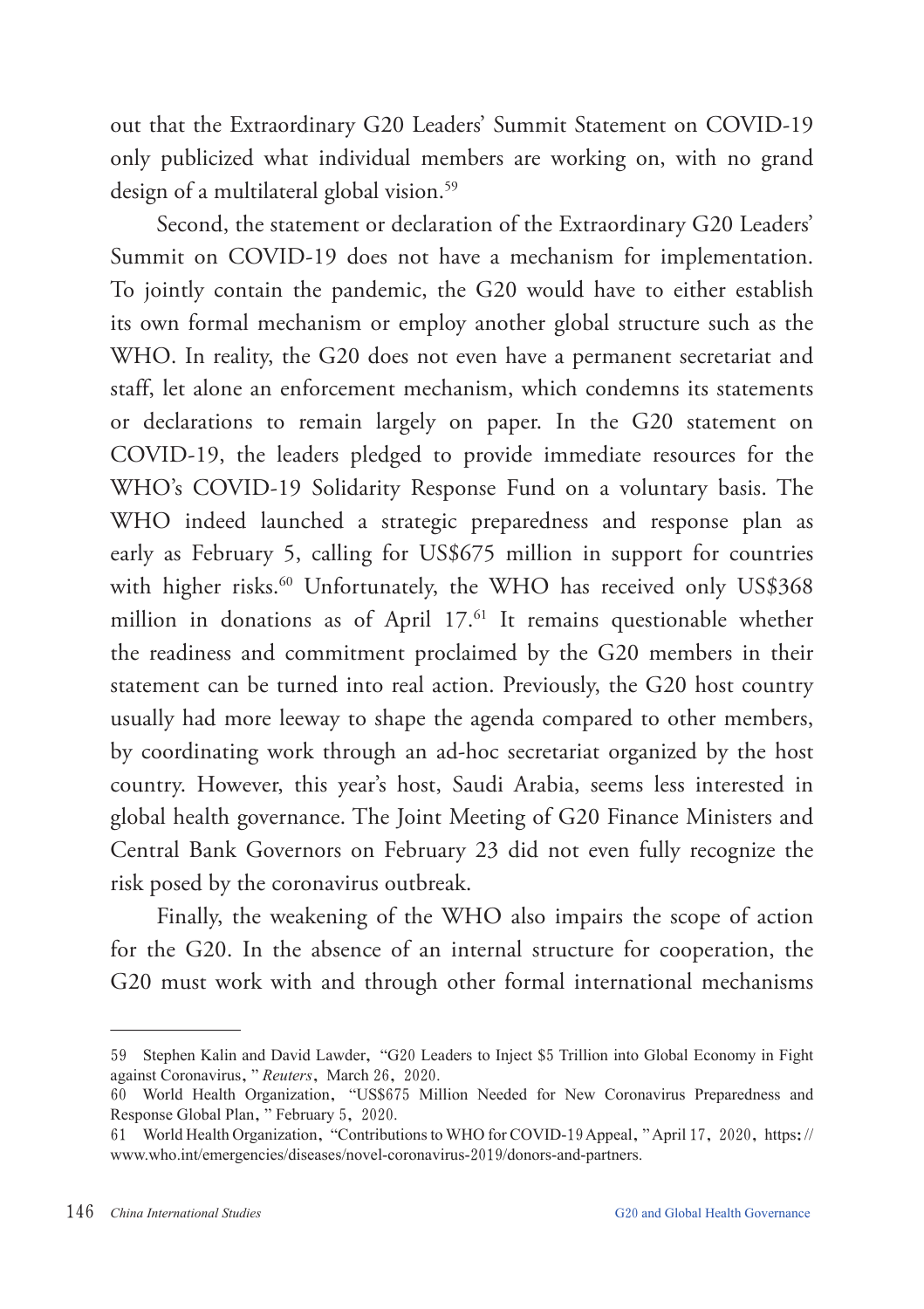to respond to the pandemic. Their capacities to coordinate international cooperation and their influence on the G20 agenda are key to any effective governance of the G20.62 Therefore, the effectiveness of the G20 in fighting the pandemic highly correlates with the competencies of the WHO in its mandate. The WHO is undoubtedly the most important international organization dedicated to and in support of the global fight against the pandemic; it is for that reason that the G20 statement on COVID-19 repeatedly emphasizes and promises cooperation with the WHO. Faced with multiple problems in coordinating global anti-pandemic action, "the World Health Organization offers a useful global clearinghouse but lacks a global megaphone to lead".<sup>63</sup> Trump has even publicly accused the WHO of being "China-centric" and threatened to suspend US funding to the organization.64 On April 19, the G20 organized a virtual meeting of Health Ministers, hoping to produce a joint communique to strongly support and empower the WHO in its efforts to coordinate the global pandemic response. The Ministers expressed concerns whether the WHO will be able to continue emergency initiatives while being plagued by a shortage of financing, and urged donors to comply with their promises to capitalize relevant WHO programs. However, the United States downplayed the meeting and was represented only by the Undersecretary of the Department of Health and Human Services, who scuppered the joint communique. The meeting was concluded with nothing but a very brief joint statement which did not even mention the WHO.<sup>65</sup> It can be anticipated that under the combined pressure of power politics and financial inadequacies, the WHO will be much handicapped, and the G20 will equally face many additional obstacles to resuming a greater role in global preparedness and response to the viral threat.

<sup>62</sup> Xiang Nanyue and Liu Hong, "An Analysis of Effectiveness of G20 Governance Model," *World Economics and Politics*, No.2, 2017, p.145.

<sup>63</sup> Nicholas Burns, "How to Lead in a Time of Pandemic," *Foreign Affairs*, March 25, 2020.

<sup>64</sup> Emma Farge, "WHO Rejects 'China-centric' Charge after Trump Criticism," *Reuters*, April 8, 2020.

<sup>65</sup> Patrick Wintour, Fiona Harvey and Peter Beaumont, "US Scuppers G20 Coronavirus Statement on Strengthening WHO," *The Guardian*, April 20, 2020.